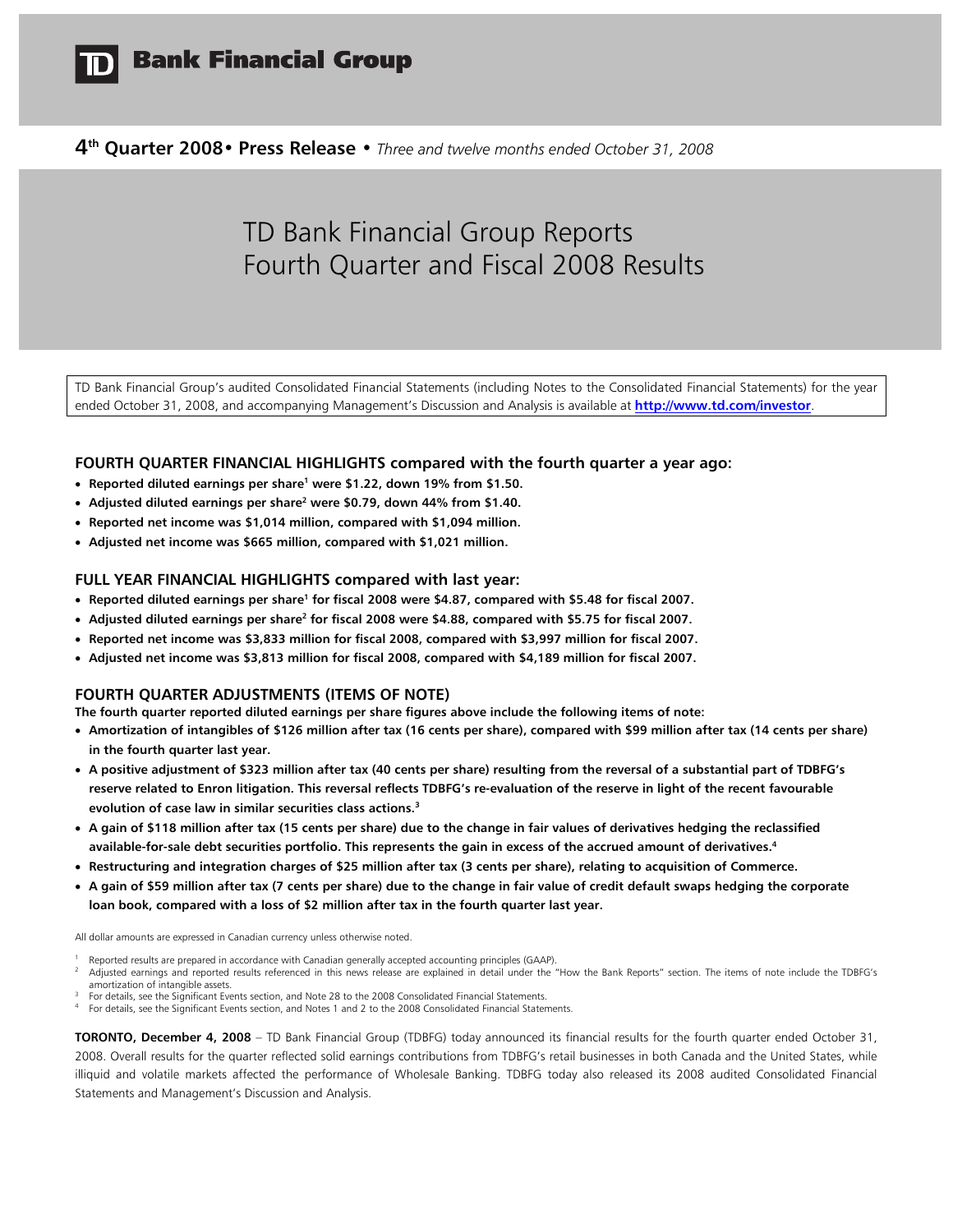"On the whole, we're proud of what we've accomplished in 2008. Our retail businesses are performing very well and, even though TD Securities had a tough year and a particularly tough fourth quarter, we're pleased that its strategic positioning has protected our investors from the worst of the current turmoil," said Ed Clark, TD Bank Financial Group President and Chief Executive Officer.

 "In this environment, our strategy has been the right one, and we remain conservatively positioned with over 90% of our earnings coming from retail businesses. This has allowed us to generate adjusted earnings of \$3.8 billion in 2008 during the most challenging financial times we've ever seen. Our Canadian and U.S. retail operations delivered very strong results and we're well into a successful integration at TD Bank, America's Most Convenient Bank."

#### **FOURTH QUARTER BUSINESS SEGMENT PERFORMANCE**

#### **Canadian Personal and Commercial Banking**

Canadian Personal and Commercial Banking generated net income of \$600 million in the quarter, an increase of 5% from the same period last year. Broad-based volume growth in banking products and insurance drove a 6% year-over-year increase in revenue. Strength in personal deposits, business banking and life insurance led earnings growth in the quarter.

 TD Canada Trust (TDCT) opened 11 new branches during the quarter and achieved its target of opening 30 new branches for the year, increasing sales capacity and customer growth across its personal, small business and commercial banking businesses. In 2008, TDCT was ranked first for overall quality of customer service among Canada's five major banks for the fourth year in a row by the independent market research firm Synovate. TDCT was also ranked first in overall customer satisfaction for the third consecutive year by J.D. Power and Associates.

 "Canadian Personal and Commercial Banking reported record earnings for 2008, following up on a tremendous 2007. Just as impressive, TD Canada Trust reinforced its reputation as the leader in customer service excellence," said Clark.

 "Looking forward, while we expect revenue growth to step down in 2009, we will continue to invest in our future success by maintaining our longer hours while adding more branches and customer-facing employees."

#### **Wealth Management**

Wealth Management, including TDBFG's equity share in TD Ameritrade, produced \$170 million in earnings in the fourth quarter. Global Wealth Management, which excludes TD Ameritrade, generated net income of \$110 million, down 8% from the same period last year. In Canada, very strong volumes in discount brokerage were offset by decreases in revenue from mutual funds, investment management and advice channels. TD Ameritrade's fourth quarter contributed \$60 million in net income to the Wealth Management segment, down 20% from the same period last year, primarily due to a one-time expense related to supporting client assets in the Reserve Primary Fund.

 "In these difficult markets, Wealth Management continued to perform well on a relative basis this quarter," said Clark. "While the impact of declining capital markets is unavoidable, we've continued to invest in our businesses for future growth, meeting our target of adding 130 new clientfacing advisors in 2008."

#### **U.S. Personal and Commercial Banking**

U.S. Personal and Commercial Banking generated adjusted net income of \$276 million in the fourth quarter, an increase of 123% from the same period last year, primarily due to the addition of Commerce earnings, which were included for the first time in the third quarter of 2008. The fourth quarter saw good loan growth while overall asset quality remained better than the industry as a whole. A major highlight at the end of the quarter was the successful re-branding of over 575 Commerce and TD Banknorth locations in the Mid-Atlantic, metro Washington, D.C. and Florida markets to TD Bank, America's Most Convenient Bank. This convenience brand was endorsed again this quarter with another first-place ranking in customer satisfaction from J.D. Power and Associates.

 "On a full-year basis, our U.S. Personal and Commercial Banking operations delivered \$806 million in adjusted earnings, well ahead of our \$750 million target for the year. This is terrific performance in a challenging environment," said Clark. "On top of that, our organic growth plans are on track, with 29 new branches added in 2008, and the Commerce integration passed a crucial test with the successful launch of our new brand, TD Bank, America's Most Convenient Bank. This huge re-branding was executed with speed and precision, a clear display of the operational excellence of our employees," Clark added.

 "Looking at next year, while we can't outrun a recession, our U.S. retail operations are demonstrating that they can perform and grow even in what many are calling the toughest operating environment for financial services in U.S. history."

#### **Wholesale Banking**

As previously announced, Wholesale Banking reported a net loss for the quarter of \$228 million, a decrease of \$385 million compared with the fourth quarter of last year, primarily due to mark-to-market losses in the credit trading business. On a full year basis, Wholesale reported net income of \$65 million for 2008, reflecting weak capital markets and broad-based deterioration in market conditions stemming from the global credit and liquidity crisis.

 "Although TD Securities had a tough year and a particularly tough fourth quarter, even with the credit trading losses in the fourth quarter, they still earned a 5% return since the start of the global financial turmoil," said Clark.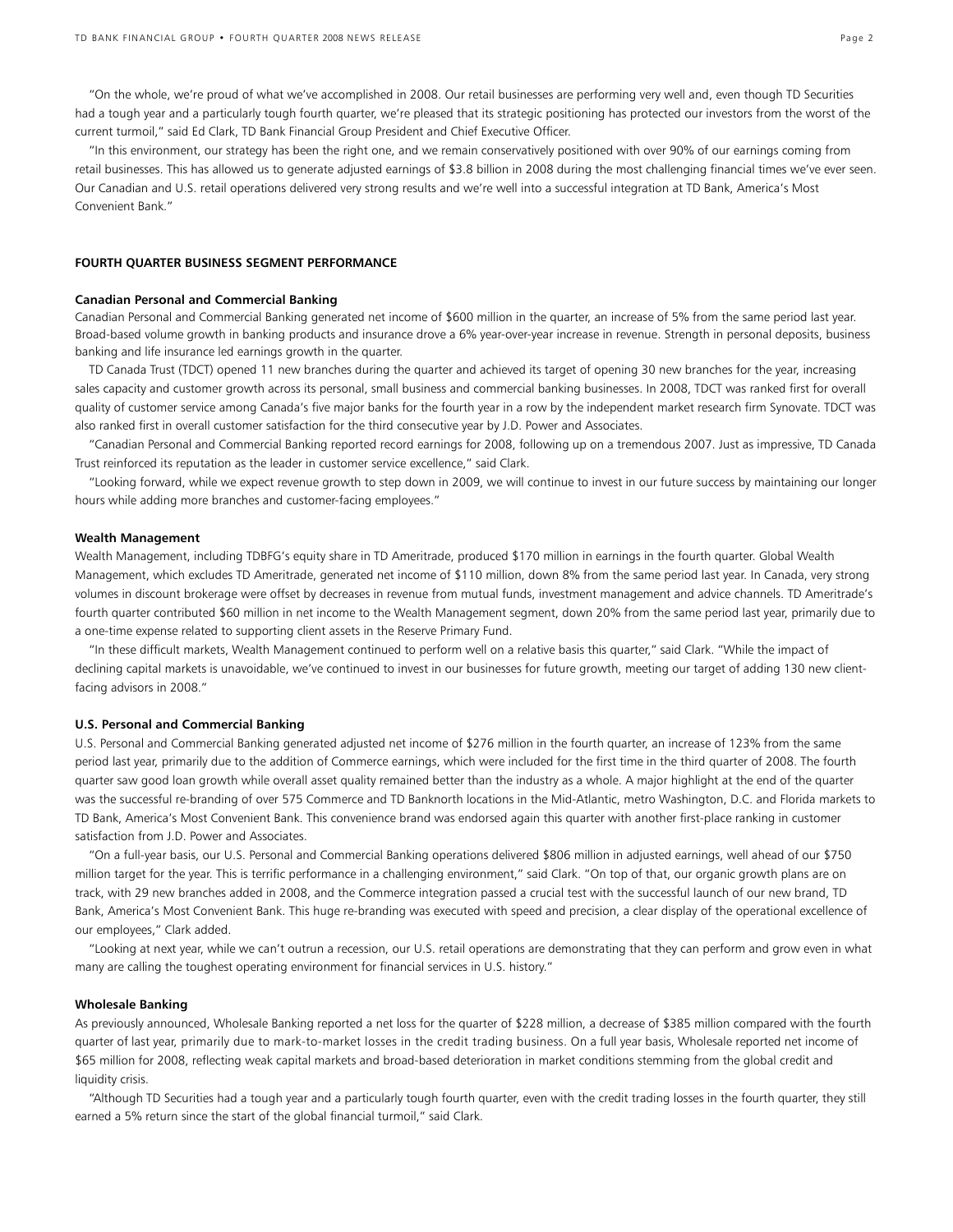"We have been repositioning TD Securities for the last five years, aggressively working to lower its risk profile. We're focused on continuing this work, evaluating each business and removing any risk we're not comfortable with," Clark added. "At the same time, we're going to continue strengthening wholesale's franchise operations – supporting our clients and solidifying our position as a top 3 dealer in Canada."

#### **Corporate**

As previously announced, TDBFG's Corporate segment reported an adjusted net loss of \$153 million for the quarter, compared with a net loss of \$26 million in the same period last year and a net loss of \$40 million in the third quarter of 2008. The loss in the Corporate segment was largely due to illiquid markets, which contributed to losses on securitization and negative carry on some investments, where TDBFG chose to have lower yielding, safer investments, given uncertain times.

#### **Conclusion**

"As the economy slows, understandably there's concern from governments and the public that banks may restrict credit. What's clear from our reporting today is that TD continues to supply credit to its customers and clients," said Clark. "We have included details on our overall lending, as well as a specific look at commercial lending, and both underscore this point. Our personal and commercial lending in Canada has continued to grow through each quarter of 2008, despite a general slowdown in credit growth. In fact, the growth rate of our small business and commercial lending has not only increased, the rate at which it's increasing has also moved up, from a growth rate of 7-10% to 14-15% in recent quarters, well above the average growth rates for these areas of lending."

"While the lack of visibility on the economic environment calls for caution, we have a strategy and competitive position that will help us weather the storm, and I know our teams are focused on delivering growth despite significant headwinds. We're building the first truly North American bank, one that's focused on franchise earnings and maintaining a business mix that supports our lower-risk profile," added Clark.

"Throughout what has been a very tough year in financial services, I'm extremely proud of our dedicated team of 74,000 employees, who have continued to deliver outstanding customer service across all our businesses. It's their passion that continues to drive our success," Clark concluded.

## **CAUTION REGARDING FORWARD-LOOKING STATEMENTS**

From time to time, the Bank makes written and oral forward-looking statements, including in this document, in other filings with Canadian regulators or the U.S. Securities and Exchange Commission (SEC), and in other communications. In addition, the Bank's senior management may make forward-looking statements orally to analysts, investors, representatives of the media and others. All such statements are made pursuant to the "safe harbour" provisions of the U.S. Private Securities Litigation Reform Act of 1995 and applicable Canadian securities legislation. Forward-looking statements include, among others, statements regarding the Bank's objectives and targets for 2009 and beyond, and strategies to achieve them, the outlook for the Bank's business lines, and the Bank's anticipated financial performance. The forward-looking information contained in this document is presented for the purpose of assisting our shareholders and analysts in understanding our financial position as at and for the periods ended on the dates presented and our strategic priorities and objectives, and may not be appropriate for other purposes. The economic assumptions for 2009 for the Bank are set out in the 2008 Annual Report under the heading "Economic Summary and Outlook" and for each of our business segments, under the heading "Business Outlook and Focus for 2009", as updated in the subsequently filed quarterly Reports to Shareholders. Forward-looking statements are typically identified by words such as "will", "should", "believe", "expect", "anticipate", "intend", "estimate", "plan", "may" and "could". By their very nature, these statements require us to make assumptions and are subject to inherent risks and uncertainties, general and specific, which may cause actual results to differ materially from the expectations expressed in the forward-looking statements. Some of the factors – many of which are beyond our control – that could cause such differences include: credit, market (including equity and commodity), liquidity, interest rate, operational, reputational, insurance, strategic, foreign exchange, regulatory, legal and other risks discussed in the Bank's 2008 Annual Report and in other regulatory filings made in Canada and with the SEC; general business and economic conditions in Canada, the U.S. and other countries in which the Bank conducts business, as well as the effect of changes in existing and the introduction of new monetary and economic policies in those jurisdictions and changes in the foreign exchange rates for the currencies of those jurisdictions; the degree of competition in the markets in which the Bank operates, both from established competitors and new entrants; defaults by other financial institutions in Canada, the U.S. and other countries; the accuracy and completeness of information the Bank receives on customers and counterparties; the development and introduction of new products and services in markets; developing new distribution channels and realizing increased revenue from these channels; the Bank's ability to execute its strategies, including its integration, growth and acquisition strategies and those of its subsidiaries, particularly in the U.S.; changes in accounting policies (including future accounting changes) and methods the Bank uses to report its financial condition, including uncertainties associated with critical accounting assumptions and estimates; changes to our credit ratings; global capital market activity; increased funding costs for credit due to market illiquidity and increased competition for funding; the Bank's ability to attract and retain key executives; reliance on third parties to provide components of the Bank's business infrastructure; the failure of third parties to comply with their obligations to the Bank or its affiliates as such obligations relate to the handling of personal information; technological changes; the use of new technologies in unprecedented ways to defraud the Bank or its customers; legislative and regulatory developments; change in tax laws; unexpected judicial or regulatory proceedings; continued negative impact of the U.S. securities litigation environment; unexpected changes in consumer spending and saving habits; the adequacy of the Bank's risk management framework, including the risk that the Bank's risk management models do not take into account all relevant factors; the possible impact on the Bank's businesses of international conflicts and terrorism; acts of God, such as earthquakes; the effects of disease or illness on local, national or international economies; and the effects of disruptions to public infrastructure, such as transportation, communication, power or water supply. A substantial amount of the Bank's business involves making loans or otherwise committing resources to specific companies, industries or countries. Unforeseen events affecting such borrowers, industries or countries could have a material adverse effect on the Bank's financial results, businesses, financial condition or liquidity. The preceding list is not exhaustive of all possible factors. Other factors could also adversely affect the Bank's results. For more information, see the discussion starting on page **64** of the Bank's 2008 Annual Report. All such factors should be considered carefully when making decisions with respect to the Bank, and undue reliance should not be placed on the Bank's forward-looking statements. The Bank does not undertake to update any forward-looking statements, whether written or oral, that may be made from time to time by or on its behalf, except as required under applicable securities legislation.

This document was reviewed by the Bank's Audit Committee and was approved by the Bank's Board of Directors, on the Audit Committee's recommendation, prior to its release.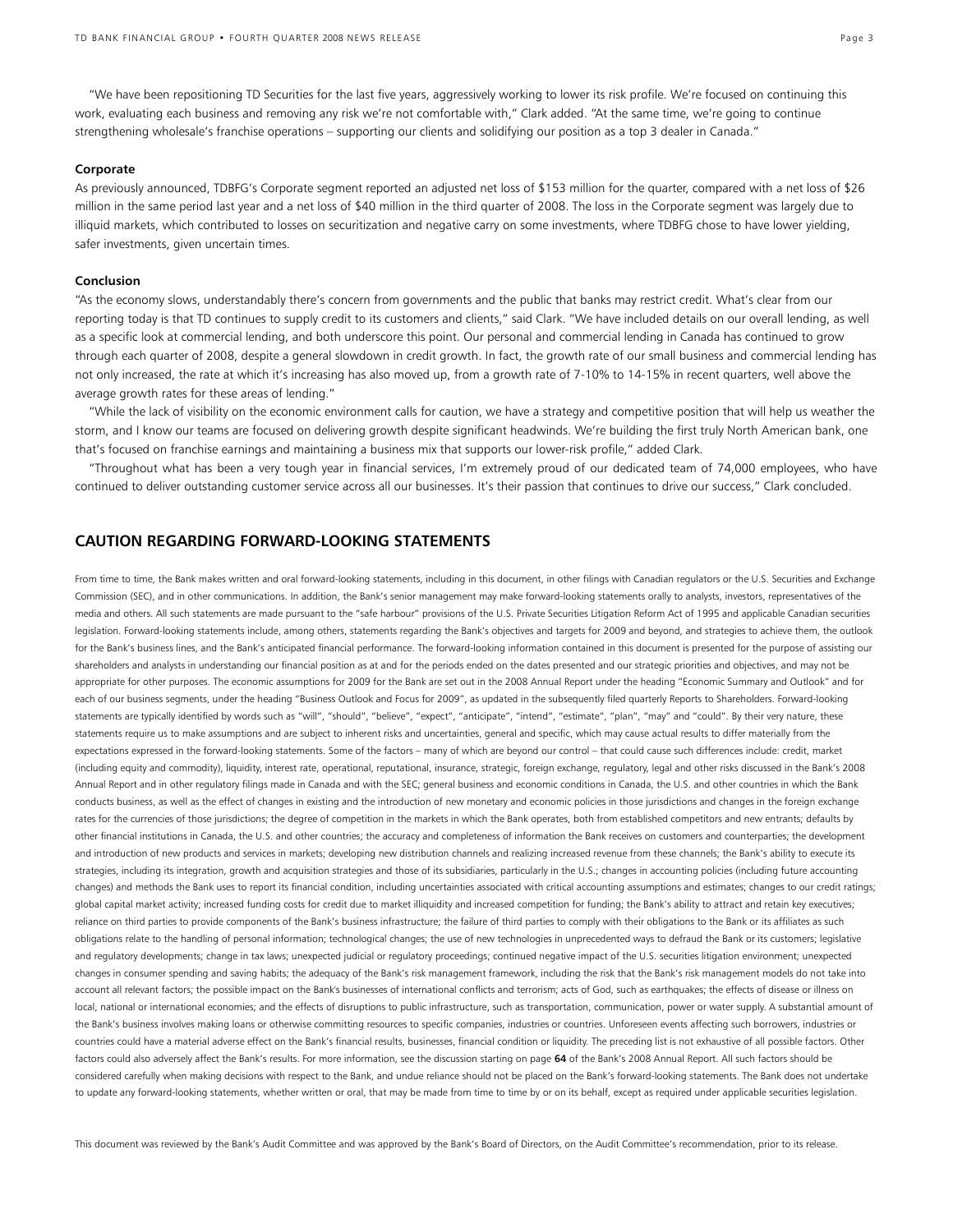# **ANALYSIS OF OPERATING PERFORMANCE**

This analysis of operating performance is presented to enable readers to assess material changes in the operational results of TD Bank Financial Group (the Bank) for the quarter ended October 31, 2008, compared with the corresponding periods. This analysis should be read in conjunction with our unaudited consolidated financial results included in this Press Release and with our 2008 Consolidated Financial Statements. This analysis is dated December 3, 2008. Unless otherwise indicated, all amounts are expressed in Canadian dollars and have been primarily derived from the Bank's annual or interim Consolidated Financial Statements prepared in accordance with Canadian generally accepted accounting principles (GAAP). Certain comparative amounts have been reclassified to conform with the presentation adopted in the current period. Additional information relating to the Bank is on the Bank's website http://www.td.com, as well as on SEDAR at http://www.sedar.com and on the U.S. Securities and Exchange Commission's (SEC's) website at http://www.sec.gov (EDGAR filers section).

# **FINANCIAL HIGHLIGHTS1**

|                                                               | For the three months ended |           |           |           |           | For the twelve months ended |  |
|---------------------------------------------------------------|----------------------------|-----------|-----------|-----------|-----------|-----------------------------|--|
|                                                               | Oct. 31                    | July 31   | Oct.31    | Oct. 31   | Oct. 31   |                             |  |
| (millions of Canadian dollars, except as noted)               | 2008                       | 2008      | 2007      | 2008      | 2007      |                             |  |
| <b>Results of operations</b>                                  |                            |           |           |           |           |                             |  |
| Total revenue                                                 | \$3,640                    | \$4,037   | \$3,550   | \$14,669  | \$14,281  |                             |  |
| Provision for credit losses                                   | 288                        | 288       | 139       | 1,063     | 645       |                             |  |
| Non-interest expenses                                         | 2,367                      | 2,701     | 2,241     | 9,502     | 8,975     |                             |  |
| Net income – reported <sup>2</sup>                            | 1,014                      | 997       | 1,094     | 3,833     | 3,997     |                             |  |
| Net income $-$ adjusted <sup>2</sup>                          | 665                        | 1,115     | 1,021     | 3,813     | 4,189     |                             |  |
| Economic profit <sup>3</sup>                                  | (150)                      | 321       | 430       | 932       | 1,876     |                             |  |
| Return on common equity - reported                            | 13.3%                      | 13.4%     | 20.8%     | 14.4%     | 19.3%     |                             |  |
| Return on invested capital <sup>3</sup>                       | 7.5%                       | 13.1%     | 16.3%     | 12.4%     | 17.1%     |                             |  |
| <b>Financial position</b>                                     |                            |           |           |           |           |                             |  |
| Total assets                                                  | \$563,214                  | \$508,839 | \$422,124 | \$563,214 | \$422,124 |                             |  |
| Total risk-weighted assets <sup>4</sup>                       | 211,750                    | 184,674   | 152,519   | 211,750   | 152,519   |                             |  |
| Total shareholders' equity                                    | 31,674                     | 31,293    | 21,404    | 31,674    | 21,404    |                             |  |
| Financial ratios - reported (per cent)                        |                            |           |           |           |           |                             |  |
| Efficiency ratio                                              | 65.0%                      | 66.9%     | 63.1%     | 64.8%     | 62.8%     |                             |  |
| Tier 1 capital to risk-weighted assets                        | 9.8                        | 9.5       | 10.3      | 9.8       | 10.3      |                             |  |
| Provision for credit losses as a % of net average loans       | 0.52                       | 0.54      | 0.30      | 0.54      | 0.37      |                             |  |
| <b>Common share information - reported (Canadian dollars)</b> |                            |           |           |           |           |                             |  |
| Per share                                                     |                            |           |           |           |           |                             |  |
| Basic earnings                                                | \$1.23                     | \$1.22    | \$1.52    | \$4.90    | \$5.53    |                             |  |
| Diluted earnings                                              | 1.22                       | 1.21      | 1.50      | 4.87      | 5.48      |                             |  |
| <b>Dividends</b>                                              | 0.61                       | 0.59      | 0.57      | 2.36      | 2.11      |                             |  |
| Book value                                                    | 36.78                      | 36.75     | 29.23     | 36.78     | 29.23     |                             |  |
| Closing share price                                           | 56.92                      | 62.29     | 71.35     | 56.92     | 71.35     |                             |  |
| Shares outstanding (millions)                                 |                            |           |           |           |           |                             |  |
| Average basic                                                 | 808.0                      | 804.0     | 717.3     | 769.6     | 718.6     |                             |  |
| Average diluted                                               | 812.8                      | 811.0     | 724.4     | 775.7     | 725.5     |                             |  |
| End of period                                                 | 810.1                      | 807.3     | 717.8     | 810.1     | 717.8     |                             |  |
| Market capitalization (billions of Canadian dollars)          | \$46.1                     | \$50.3    | \$51.2    | \$46.1    | \$51.2    |                             |  |
| Dividend yield                                                | 4.1%                       | 3.7%      | 3.0%      | 3.8%      | 3.0%      |                             |  |
| Dividend payout ratio                                         | 49.7                       | 48.5      | 37.6      | 49.0      | 38.1      |                             |  |
| Price to earnings multiple                                    | 11.7                       | 12.1      | 13.0      | 11.7      | 13.0      |                             |  |
| Common share information - adjusted (Canadian dollars)        |                            |           |           |           |           |                             |  |
| Per share                                                     |                            |           |           |           |           |                             |  |
| Basic earnings                                                | \$0.79                     | \$1.37    | \$1.42    | \$4.92    | \$5.80    |                             |  |
| Diluted earnings                                              | 0.79                       | 1.35      | 1.40      | 4.88      | 5.75      |                             |  |
| Dividend payout ratio                                         | 76.8%                      | 43.3%     | 40.3%     | 49.3%     | 36.4%     |                             |  |
| Price to earnings multiple                                    | 11.6                       | 11.3      | 12.4      | 11.6      | 12.4      |                             |  |

1 Certain comparative amounts have been restated and reclassified to conform to the presentation adopted in the current period.

<sup>2</sup> Reported and adjusted results are explained under the "How the Bank Reports" section, which includes a reconciliation between reported and adjusted results.<br><sup>3</sup> Economic profit and return on invested capital are non-GA

Supervision for calculating risk-weighted assets (RWA) and regulatory capital starting November 1, 2007. Prior period numbers are based on the Basel I Capital Accord (Basel I).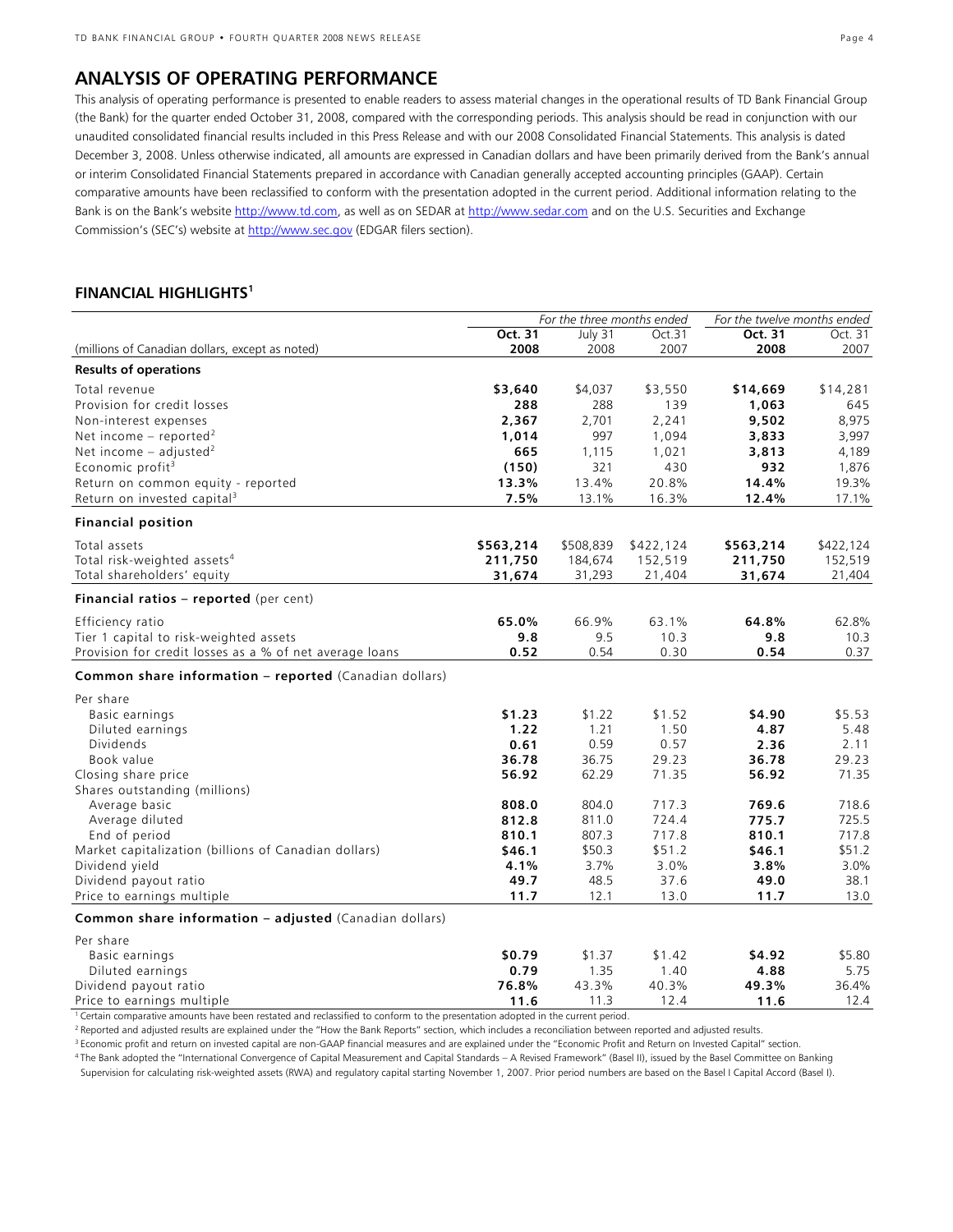# **HOW WE PERFORMED**

#### **How the Bank Reports**

The Bank prepares its consolidated financial statements in accordance with GAAP and refers to results prepared in accordance with GAAP as "reported" results. The Bank also utilizes non-GAAP financial measures referred to as "adjusted" results to assess each of its businesses and to measure overall Bank performance. To arrive at adjusted results, the Bank removes "items of note", net of income taxes, from reported results. The items of note relate to items which management does not believe are indicative of underlying business performance. The Bank believes that adjusted results provide the reader with a better understanding of how management views the Bank's performance. The items of note are listed in the table on the following page. As explained, adjusted results are different from reported results determined in accordance with GAAP. Adjusted results, items of note and related terms used in this document are not defined terms under GAAP, and, therefore, may not be comparable to similar terms used by other issuers.

The following tables provide reconciliation between the Bank's reported and adjusted results.

#### **Operating results - reported**<sup>1</sup>

|                                                                                                      | For the three months ended |         |          | For the twelve months ended |          |
|------------------------------------------------------------------------------------------------------|----------------------------|---------|----------|-----------------------------|----------|
|                                                                                                      | Oct. 31                    | July 31 | Oct. 31  | Oct. 31                     | Oct. 31  |
| (millions of Canadian dollars)                                                                       | 2008                       | 2008    | 2007     | 2008                        | 2007     |
| Net interest income                                                                                  | \$2,449                    | \$2,437 | \$1,808  | \$8,532                     | \$6,924  |
| Other income                                                                                         | 1,191                      | 1,600   | 1,742    | 6,137                       | 7,357    |
| Total revenue                                                                                        | 3,640                      | 4,037   | 3,550    | 14,669                      | 14,281   |
| Provision for credit losses                                                                          | (288)                      | (288)   | (139)    | (1,063)                     | (645)    |
| Non-interest expenses                                                                                | (2, 367)                   | (2,701) | (2, 241) | (9,502)                     | (8, 975) |
| Income before provision for income taxes,<br>non-controlling interests in subsidiaries and equity in |                            |         |          |                             |          |
| net income of associated company                                                                     | 985                        | 1.048   | 1,170    | 4,104                       | 4,661    |
| Provision for income taxes                                                                           | (20)                       | (122)   | (153)    | (537)                       | (853)    |
| Non-controlling interests, net of tax                                                                | (18)                       | (8)     | (8)      | (43)                        | (95)     |
| Equity in net income of associated company, net of tax                                               | 67                         | 79      | 85       | 309                         | 284      |
| Net income – reported                                                                                | 1.014                      | 997     | 1.094    | 3,833                       | 3,997    |
| Preferred dividends                                                                                  | (23)                       | (17)    | (5)      | (59)                        | (20)     |
| Net income available to common shareholders - reported                                               | \$991                      | \$980   | \$1,089  | \$3,774                     | \$3,977  |

**1** Certain comparative amounts have been restated to conform with the presentation adopted in the current quarter.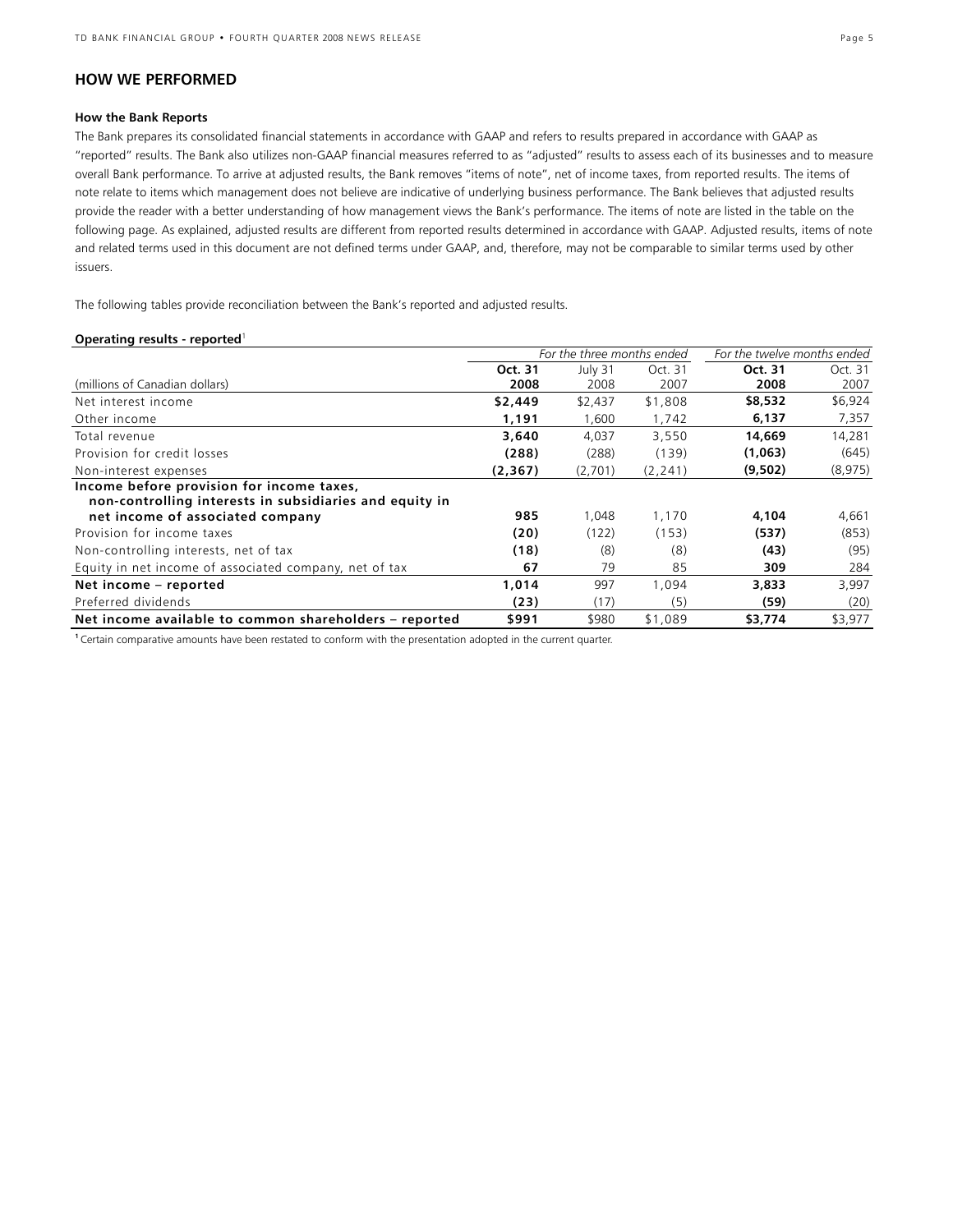#### **Reconciliation of non-GAAP measures1**

| Adjusted net income to reported results                                                                                                              |         |                            |          |                             |                          |
|------------------------------------------------------------------------------------------------------------------------------------------------------|---------|----------------------------|----------|-----------------------------|--------------------------|
| <b>Operating results - adjusted</b>                                                                                                                  |         | For the three months ended |          | For the twelve months ended |                          |
|                                                                                                                                                      | Oct. 31 | July 31                    | Oct. 31  | Oct. 31                     | Oct. 31                  |
| (millions of Canadian dollars)                                                                                                                       | 2008    | 2008                       | 2007     | 2008                        | 2007                     |
| Net interest income                                                                                                                                  | \$2,449 | \$2,437                    | \$1,808  | \$8,532                     | \$6,924                  |
| Other income <sup>2</sup>                                                                                                                            | 954     | 1.566                      | 1.582    | 5,840                       | 7,148                    |
| Total revenues                                                                                                                                       | 3,403   | 4,003                      | 3,390    | 14,372                      | 14,072                   |
| Provision for credit losses <sup>3</sup>                                                                                                             | (288)   | (288)                      | (199)    | (1,046)                     | (705)                    |
| Non-interest expenses <sup>4</sup>                                                                                                                   | (2,632) | (2, 512)                   | (2, 103) | (9, 291)                    | (8,390)                  |
| Income before provision for income taxes,                                                                                                            |         |                            |          |                             |                          |
| non-controlling interests in subsidiaries and equity in net                                                                                          |         |                            |          |                             |                          |
| income of associated company                                                                                                                         | 483     | 1,203                      | 1,088    | 4,035                       | 4,977                    |
| Provision for income taxes <sup>5</sup>                                                                                                              | 116     | (175)                      | (156)    | (554)                       | (1,000)                  |
| Non-controlling interests, net of tax <sup>6</sup>                                                                                                   | (18)    | (8)                        | (8)      | (43)                        | (119)                    |
| Equity in net income of associated company, net of tax <sup>7</sup>                                                                                  | 84      | 95                         | 97       | 375                         | 331                      |
| Net income - adjusted                                                                                                                                | 665     | 1,115                      | 1,021    | 3,813                       | 4,189                    |
| Preferred dividends                                                                                                                                  | (23)    | (17)                       | (5)      | (59)                        | (20)                     |
| Net income available to common shareholders - adjusted                                                                                               | \$642   | \$1,098                    | \$1,016  | \$3,754                     | \$4,169                  |
| Items of note affecting net income, net of income taxes                                                                                              |         |                            |          |                             |                          |
| Amortization of intangibles                                                                                                                          | \$(126) | \$(111)                    | \$(99)   | \$(404)                     | $$$ (353)                |
| Reversal of Enron litigation reserve <sup>8</sup>                                                                                                    | 323     |                            |          | 323                         | $\overline{\phantom{0}}$ |
| Change in fair value of derivatives hedging the reclassified available-for-                                                                          |         |                            |          |                             |                          |
| sale debt securities portfolio <sup>9</sup>                                                                                                          | 118     |                            |          | 118                         |                          |
| Gain relating to restructuring of Visa <sup>10</sup>                                                                                                 |         |                            | 135      |                             | 135                      |
| TD Banknorth restructuring, privatization and merger related charges <sup>11</sup><br>Restructuring and integration charges relating to the Commerce |         |                            |          |                             | (43)                     |
| acquisition <sup>12</sup>                                                                                                                            | (25)    | (15)                       |          | (70)                        |                          |
| Change in fair value of credit default swaps hedging the corporate loan                                                                              |         |                            |          |                             |                          |
| book, net of provision for credit losses <sup>13</sup>                                                                                               | 59      | 22                         | (2)      | 107                         | 30                       |
| General allowance release                                                                                                                            |         |                            | 39       |                             | 39                       |
| Other tax items <sup>14</sup>                                                                                                                        |         | (14)                       |          | (34)                        | -                        |
| Provision for insurance claims <sup>15</sup>                                                                                                         |         |                            | $\equiv$ | (20)                        |                          |
| <b>Total items of note</b>                                                                                                                           | 349     | (118)                      | 73       | 20                          | (192)                    |
| Net income available to common shareholders - reported                                                                                               | \$991   | \$980                      | \$1,089  | \$3,774                     | \$3,977                  |

#### **Reconciliation of reported earnings per share (EPS) to adjusted EPS**<sup>16</sup> (unaudited)

|                                                | For the three months ended |         |         | For the twelve months ended |         |
|------------------------------------------------|----------------------------|---------|---------|-----------------------------|---------|
|                                                | Oct. 31                    | July 31 | Oct. 31 | Oct. 31                     | Oct. 31 |
| (Canadian dollars)                             | 2008                       | 2008    | 2007    | 2008                        | 2007    |
|                                                |                            |         |         |                             |         |
| Diluted – reported                             | \$1.22                     | \$1.21  | \$1.50  | \$4.87                      | \$5.48  |
| Items of note affecting income (as above)      | (0.43)                     | 0.14    | (0.10)  | (0.03)                      | 0.27    |
| Items of note affecting EPS only <sup>17</sup> |                            |         |         | 0.04                        |         |
| Diluted – adjusted                             | \$0.79                     | \$1.35  | \$1.40  | \$4.88                      | \$5.75  |
| Basic - reported                               | \$1.23                     | \$1.22  | \$1.52  | \$4.90                      | \$5.53  |

<sup>1.</sup> Certain comparative amounts have been restated and reclassified to conform to the presentation adopted in the current period.<br><sup>2.</sup> Adjusted other income excludes the following items of note: *fourth quarter 2008 -* \$9 loan book; \$141 million gain due to change in derivatives hedging the reclassified available-for-sale debt securities portfolio, as explained in footnote 9; *third quarter 2008* – \$34 million gain due to change in fair value of CDS hedging the corporate loan book; *second quarter 2008* – \$1 million gain due to change in fair value of CDS hedging the corporate loan book; *first quarter 2008* – \$55 million gain due to change in fair value of CDS hedging the corporate loan book; \$30 million provision for insurance claims, as explained in footnote 15; *fourth quarter 2007* - \$3 million loss due to change in fair value of CDS hedging the corporate loan book; \$163 million gain relating to restructuring of Visa, as explained in footnote 10; *third quarter 2007* – \$46 million gain due to change in fair value of CDS hedging the corporate loan book; *second quarter 2007* - \$11 million gain due to<br>change in fair value of CDS hedging the

3. Adjusted provision for credit losses excludes the following item of note: first quarter 2008 - \$17 million related to the portion that was hedged via the CDS; fourth quarter 2007 -<br>\$60 million general allowance release.

Adjusted non-interest expenses excludes the following items of note: fourth quarter 2008 - \$172 million amortization of intangibles; \$40 million restructuring and integration charges related to the Commerce acquisition, as explained in footnote 12; \$477 million positive adjustment related to the reversal of Enron litigation reserve, as explained in footnote 8; *third quarter 2008* – \$166 million amortization of intangibles; \$23 million restructuring and integration charges relating to the Commerce acquisition; *second quarter 2008* – \$117 million amortization of intangibles; \$48 million restructuring and integration charges relating to the Commerce acquisition; *first quarter 2008* – \$122 million amortization of intangibles; *fourth quarter 2007* - \$138 million amortization of intangibles; *third quarter 2007* – \$131 million amortization of intangibles; *second quarter 2007* – \$112 million amortization of intangibles; \$86 million TD Banknorth restructuring, privatization and merger-related charges, as explained in footnote 11; *first quarter 2007* - \$118

million amortization of intangibles.<br>For reconciliation between reported and adjusted provision for income taxes, see the table below.<br>Adjusted non-controlling interests excludes the following items of note: *third quarter* 

of intangibles; \$15 million due to TD Banknorth restructuring, privatization and merger-related charges; *first quarter 2007* – \$4 million amortization of intangibles.<br>7. Adjusted equity in net income of an associated comp *2007* - \$12 million amortization of intangibles; *third quarter 2007* – \$11 million amortization of intangibles; *second quarter 2007* – \$12 million amortization of intangibles; *first quarter 2007* – \$12 million amortization of intangibles.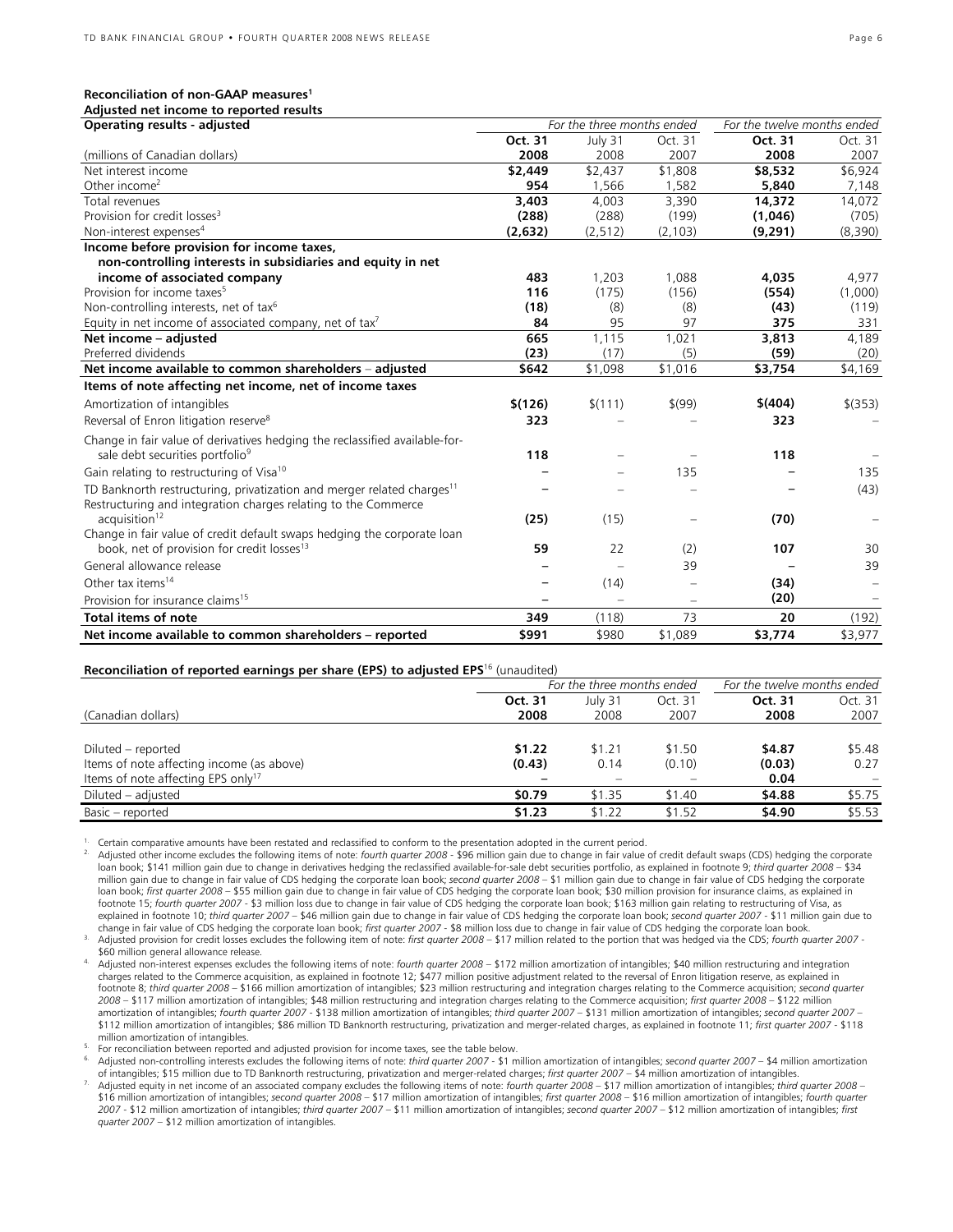#### TD BANK FINANCIAL GROUP • FOURTH QUARTER 2008 NEWS RELEASE Page 7

- 8. The Enron contingent liability for which the Bank established a reserve was re-evaluated in light of the favourable evolution of case law in similar securities class actions following the U.S. Supreme Court's ruling in *Stoneridge Partners, LLC v. Scientific-Atlanta, Inc*. During the fourth quarter of 2008, the Bank recorded an after-tax positive adjustment of \$323
- million (\$477 million before tax), reflecting the substantial reversal of the reserve. For details, see Note 28 to the 2008 Consolidated Financial Statements.<br>Effective August 1, 2008, as a result of recent deterioration i trading debt securities. The Bank no longer intends to actively trade in these debt securities. Accordingly, the Bank reclassified certain debt securities from trading to available-for-<br>sale category in accordance with the *Measurement*. As part of the Bank's trading strategy, these debt securities are economically hedged, primarily with CDS and interest rate swap contracts. These derivatives are not eligible for reclassification and are recorded on a fair value basis with changes in fair value recorded in the period's earnings. Management believes that this asymmetry in the accounting treatment between derivatives and the reclassified debt securities results in volatility in earnings from period to period that is not indicative of the economics of the underlying business performance in Wholesale Banking. As a result, the derivatives are accounted for on an accrual basis in Wholesale Banking and the gains and losses related to the derivatives in excess of the accrued amounts are reported in the Corporate segment and disclosed as an item of note. Adjusted results of the Bank exclude the gains and losses
- of the derivatives in excess of the accrued amount.<br><sup>10</sup> As part of the global restructuring of Visa USA Inc., Visa Canada Association and Visa International Service Association, which closed on October 3, 2007 (restructur Bank received shares of the new global entity (Visa Inc.) in exchange for the Bank's membership interest in Visa Canada Association. As required by the applicable accounting standards, the shares the Bank received in Visa Inc. were measured at fair value and an estimated gain of \$135 million after tax was recognized in the Corporate segment, based on<br>results of an independent valuation of the
- <sup>11.</sup> The TD Banknorth restructuring, privatization and merger-related charges include the following: \$31 million restructuring charge, which primarily consisted of employee severance costs, the costs of amending certain executive employment and award agreements and write-down of long-lived assets due to impairment, included in U.S. Personal and Commercial Banking; \$4 million restructuring charge related to the transfer of functions from TD Bank USA, N.A. (TD Bank USA) to TD Banknorth, included in the Corporate segment; \$5 million privatization charges, which primarily consisted of legal and investment banking fees, included in U.S. Personal and Commercial Banking; and \$3 million merger-related charges related to conversion and customer notices in connection with the integration of Hudson and Interchange with TD Banknorth, included in U.S. Personal and Commercial Banking. In the Interim Consolidated Statement of Income, the restructuring, privatization and merger-related charges are included in non-interest expenses.
- <sup>12.</sup> As a result of the acquisition of Commerce and related restructuring and integration initiatives undertaken, the Bank incurred restructuring and integration charges. Restructuring charges consisted of employee severance costs, the costs of amending certain executive employment and award agreements and the write-down of long-lived assets due to impairment. Integration charges consisted of costs related to employee retention, external professional consulting charges and marketing (including customer communication and
- rebranding). In the Interim Consolidated Statement of Income, the restructuring and integration charges are included in non-interest expenses.<br><sup>13.</sup> The Bank purchases CDS to hedge the credit risk in Wholesale Banking's co fair value with changes in fair value recognized in current period's earnings. The related loans are accounted for at amortized cost. Management believes that this asymmetry in the accounting treatment between CDS and loans would result in periodic profit and loss volatility which is not indicative of the economics of the corporate loan portfolio or the underlying business performance in Wholesale Banking. As a result, the CDS are accounted for on an accrual basis in Wholesale Banking and the gains and losses on the CDS, in excess of the accrued cost, are reported in the Corporate segment. Adjusted results exclude the gains and losses on the CDS in excess of the accrued cost. Previously, this item was described as "Hedging impact due to AcG-13". As part of the adoption of the new financial instruments standards, the guidance under Accounting Guideline 13: *Hedging Relationships* (AcG-13) was replaced by CICA Section 3865, *Hedges*.
- <sup>14</sup> Third quarter 2008 As a result of the Commerce acquisition, the combined overall tax rate for the U.S. Personal and Commercial Banking segment declined, resulting in a negative impact on future income tax assets of \$14 million related to non-intangible future income tax assets. *First quarter 2008* – The negative impact of the scheduled reductions in the
- income tax rate, resulting in a decrease of \$20 million in the net future income tax assets.<br><sup>15.</sup> The provision for insurance claims relates to a court decision in Alberta. The Alberta government's legislation effectively held to be unconstitutional in early calendar 2008. While the government of Alberta has appealed the decision, the ultimate outcome remains uncertain. As a result, the Bank<br>accrued an additional actuarial liability for pot
- 16. EPS is computed by dividing net income available to common shareholders by the weighted-average number of shares outstanding during the period. As a result, the sum of the
- quarterly EPS may not equal to year-to-date EPS.<br><sup>17.</sup> The diluted EPS figures do not include Commerce earnings for the month of April 2008 due to a one month lag between fiscal quarter ends, while share issuance on close in a one-time negative earnings impact of 4 cents per share.

#### **Reconciliation of non-GAAP provision for income taxes**

|                                                                         | For the three months ended |                   |         | For the twelve months ended |         |  |
|-------------------------------------------------------------------------|----------------------------|-------------------|---------|-----------------------------|---------|--|
|                                                                         | Oct. 31                    | July 31           | Oct. 31 | Oct. 31                     | Oct. 31 |  |
|                                                                         | 2008                       | 2008              | 2007    | 2008                        | 2007    |  |
| Provision for income taxes - reported                                   | \$20                       | \$122             | \$153   | \$537                       | \$853   |  |
| Increase (decrease) resulting from items of note:                       |                            |                   |         |                             |         |  |
| Amortization of intangibles                                             | 63                         | 71                | 51      | 239                         | 184     |  |
| Reversal of Enron litigation reserve                                    | (154)                      |                   |         | (154)                       |         |  |
| Change in fair value of derivatives hedging the reclassified available- |                            |                   |         |                             |         |  |
| for-sale debt securities portfolio                                      | (23)                       |                   |         | (23)                        |         |  |
| Gain relating to restructuring of Visa                                  |                            |                   | (28)    |                             | (28)    |  |
| TD Banknorth restructuring privatization and merger related charges     |                            |                   |         |                             | 28      |  |
| Restructuring and integration charges relating to the Commerce          |                            |                   |         |                             |         |  |
| acquisition                                                             | 15                         | 8                 |         | 41                          |         |  |
| Change in fair value of credit default swaps hedging the corporate      |                            |                   |         |                             |         |  |
| loan book, net of provision for credit losses                           | (37)                       | (12)              |         | (62)                        | (16)    |  |
| Other tax items                                                         |                            | (14)              |         | (34)                        |         |  |
| General allowance release                                               |                            |                   | (21)    |                             | (21)    |  |
| Provision for insurance claims                                          |                            | $\qquad \qquad =$ |         | 10                          |         |  |
| Tax effect - items of note                                              | (136)                      | 53                | 3       | 17                          | 147     |  |
| Provision for income taxes - adjusted                                   | \$(116)                    | \$175             | \$156   | \$554                       | \$1,000 |  |
| Effective income tax rate - adjusted                                    | (24.0)%                    | 14.5%             | 14.3%   | 13.7%                       | 20.1%   |  |

#### **Economic Profit and Return on Invested Capital**

The Bank utilizes economic profit as a tool to measure shareholder value creation. Economic profit is adjusted net income available to common shareholders less a charge for average invested capital. Average invested capital is equal to average common equity for the period plus the average cumulative after-tax goodwill and intangible assets amortized as of the reporting date. The rate used in the charge for capital is the equity cost of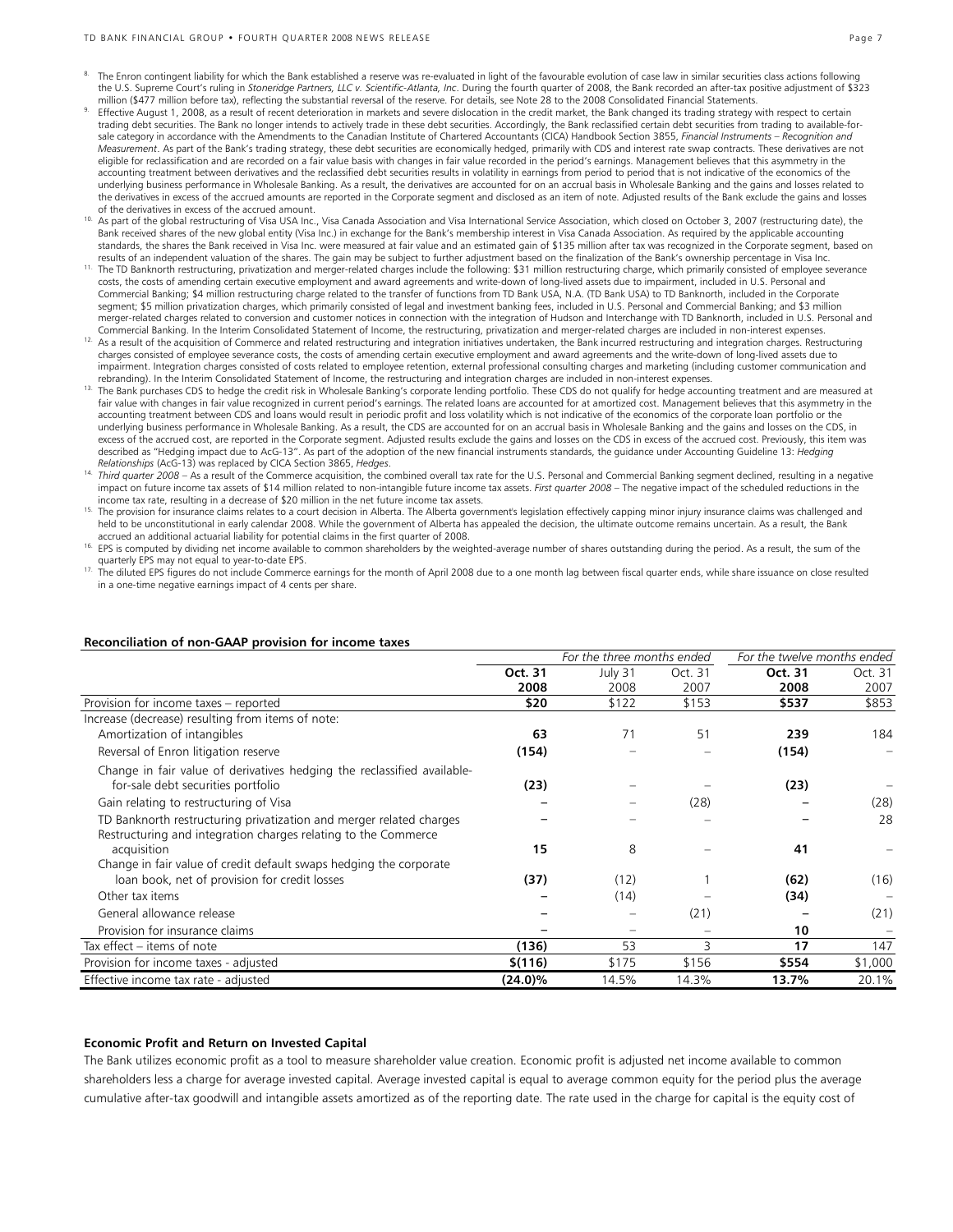capital calculated using the capital asset pricing model. The charge represents an assumed minimum return required by common shareholders on the Bank's invested capital. The Bank's goal is to achieve positive and growing economic profit.

Return on invested capital (ROIC) is adjusted net income available to common shareholders divided by average invested capital. ROIC is a variation of the economic profit measure that is useful in comparison to the equity cost of capital. Both ROIC and the cost of capital are percentage rates, while economic profit is a dollar measure. When ROIC exceeds the equity cost of capital, economic profit is positive. The Bank's goal is to maximize economic profit by achieving ROIC that exceeds the equity cost of capital.

Economic profit and ROIC are non-GAAP financial measures and are not defined terms under GAAP. Readers are cautioned that earnings and other measures adjusted to a basis other than GAAP do not have standardized meanings under GAAP and therefore, may not be comparable to similar terms used by other issuers.

The following table reconciles between the Bank's economic profit, return on invested capital and adjusted net income. Adjusted results, items of note and related terms are discussed in the "How the Bank Reports" section.

#### **Reconciliation of Economic Profit, Return on Invested Capital and Adjusted Net Income**

| For the three months ended |          |          | For the twelve months ended |            |         |
|----------------------------|----------|----------|-----------------------------|------------|---------|
| Oct. 31                    |          | July 31  | Oct. 31                     | Oct. 31    | Oct. 31 |
| 2008                       | 2008     | 2007     | 2008                        | 2007       |         |
| \$29,615                   | \$29,065 | \$20,808 | \$26,213                    | \$20,572   |         |
|                            |          |          |                             |            |         |
| 4,269                      | 4,171    | 3,941    | 4,136                       | 3,825      |         |
|                            |          |          |                             |            |         |
|                            | \$33,236 | \$24,749 |                             | \$24,397   |         |
| 9.3%                       | 9.3%     | 9.4%     | 9.3%                        | 9.4%       |         |
| \$(792)                    | \$(777)  | \$ (586) | \$(2,822)                   | \$(2, 293) |         |
| \$991                      | \$980    | \$1,089  | \$3,774                     | \$3,977    |         |
| (349)                      | 118      | (73)     | (20)                        | 192        |         |
| \$642                      | \$1,098  | \$1,016  | \$3,754                     | \$4,169    |         |
| \$(150)                    | \$321    | \$430    | \$932                       | \$1,876    |         |
| 7.5%                       | 13.1%    | 16.3%    | 12.4%                       | 17.1%      |         |
|                            | \$33,884 |          |                             | \$30,349   |         |

#### **Significant Events**

#### **Enron**

The Bank is a party to certain legal actions regarding Enron, principally the securities class action. As at July 31, 2008, the Bank's total contingent litigation reserve for Enron-related claims was approximately \$497 million (US\$413 million). The Bank re-evaluated the reserve in light of the favourable evolution of case law in similar securities class actions following the U.S. Supreme Court's ruling in *Stoneridge Partners, LLC v. Scientific-Atlanta, Inc*. During the fourth quarter of 2008, the Bank recorded an after-tax positive adjustment of \$323 million (pre-tax \$477 million), reflecting the substantial reversal of the reserve. Due to the pending nature of the securities class action and other Enron-related claims to which the Bank is a party, the Bank retained \$20 million (US\$17 million) of the reserve. Given the uncertainties of the timing and outcome of securities litigation, the Bank will continue to assess evolving case law as it relates to the Bank's Enron reserve to determine whether the reserve should be further reduced. The Bank will continue to defend itself vigorously in these cases and work to resolve them in the best interest of its shareholders. For details, see Note 28 to the 2008 Consolidated Financial Statements.

#### **Deterioration in Markets and Severe Dislocation in Credit Market**

During the fourth quarter of 2008, as a result of recent deterioration in markets and severe dislocation in the credit market, the Bank changed its trading strategy with respect to certain trading debt securities. These debt securities were previously recorded at fair value with changes in fair value, as well as any gains or losses realized on disposal, recognized in trading income. Since the Bank no longer intends to actively trade in these debt securities, the Bank reclassified these debt securities from trading to the available-for-sale category effective August 1, 2008 in accordance with the Amendments to CICA Section 3855, *Financial Instruments – Recognition and Measurement*.

The fair value of the reclassified debt securities was \$7,355 million, as at October 31, 2008. In the fourth quarter of 2008, net interest income of \$110 million after tax was recorded relating to the reclassified debt securities. The change in fair value of \$561 million after tax for these securities was recorded in other comprehensive income. Had the Bank not reclassified these debt securities on August 1, 2008, the change in the fair value of these debt securities would have been included as part of trading income, the impact of which would have resulted in a reduction of net income of \$561 million in the fourth quarter of 2008, and a reduction in adjusted net income of \$443 million after taking into account the change in the fair value of derivatives hedging the reclassified debt securities portfolio.

For further details, see Note 2 to the 2008 Consolidated Financial Statements.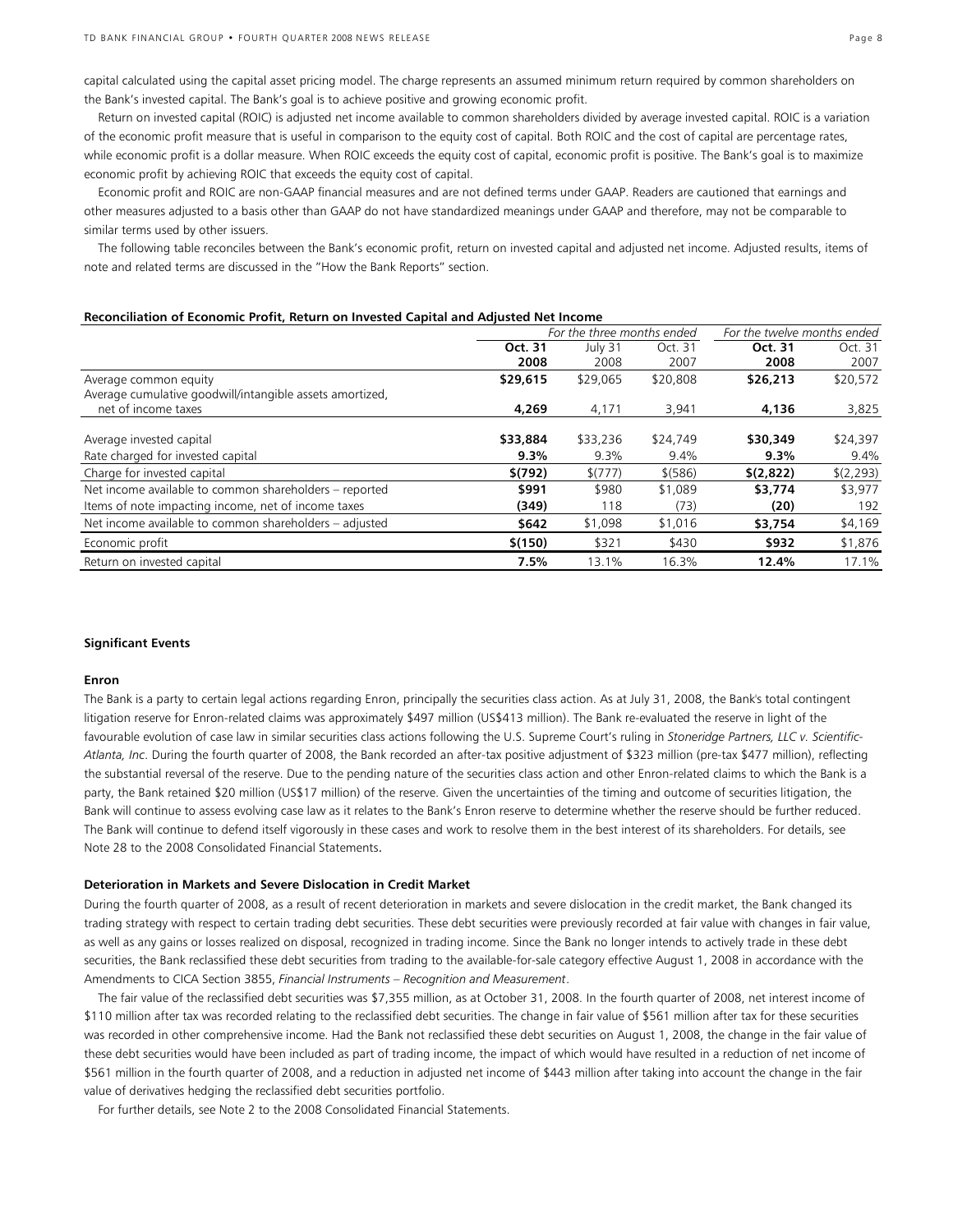#### **HOW OUR BUSINESSES PERFORMED**

For management reporting purposes, the Bank's operations and activities are organized around the following operating business segments: Canadian Personal and Commercial Banking, including TD Canada Trust and TD Insurance; Wealth Management, including TD Ameritrade; U.S. Personal and Commercial Banking, including TD Banknorth and Commerce; and Wholesale Banking. The Bank's other activities are grouped into the Corporate segment. Effective the third quarter of 2008, U.S. insurance and credit card businesses were transferred to the Canadian Personal and Commercial Banking segment, and the U.S. Wealth Management businesses to the Wealth Management segment for management reporting purposes to align with how these businesses are being managed on a North American basis. Prior periods have not been reclassified as the impact was not material. Results of each business segment reflect revenue, expenses, assets and liabilities generated by the business in that segment. The Bank measures and evaluates the performance of each segment based on adjusted results where applicable, and for those segments the Bank notes that the measure is adjusted. Amortization of intangible expense is included in the Corporate segment. Accordingly, net income for the operating business segments is presented before amortization of intangibles, as well as any other items of note not attributed to the operating segments. For further details, see the "How the Bank Reports" section, the "Business Focus" section in the 2008 Management's Discussion and Analysis and Note 31 to the 2008 Consolidated Financial Statements. For information concerning the Bank's measures of economic profit and return on invested capital, which are non-GAAP measures, see page 7. Segmented information also appears in Appendix A on page 17.

Net interest income within Wholesale Banking is calculated on a taxable equivalent basis (TEB), which means that the value of non-taxable or taxexempt income, including dividends, is adjusted to its equivalent before-tax value. Using TEB allows the Bank to measure income from all securities and loans consistently and makes for a more meaningful comparison of net interest income with similar institutions. The TEB adjustment reflected in Wholesale Banking is eliminated in the Corporate segment. The TEB adjustment for the quarter was \$142 million, compared with \$247 million in the fourth quarter last year, and \$129 million in the prior quarter. On a full year basis, the TEB adjustment was \$513 million, compared with \$664 million in the last year.

 As noted in Note 4 to the 2008 Consolidated Financial Statements, the Bank securitizes retail loans and receivables held by Canadian Personal and Commercial Banking in transactions that are accounted for as sales. For the purpose of segmented reporting, Canadian Personal and Commercial Banking accounts for the transactions as though they are financing arrangements. Accordingly, the interest income earned on the assets sold net of the funding costs incurred by the purchaser trusts is recorded in net interest income and the provision for credit losses related to these assets is charged to provision for (reversal of) credit losses. This accounting is reversed in the Corporate segment and the gain recognized on sale which is in compliance with appropriate accounting standards together with income earned on the retained interests net of credit losses incurred are included in other income.

#### **Canadian Personal and Commercial Banking**

Canadian Personal and Commercial Banking net income for the quarter was \$600 million, an increase of \$28 million, or 5%, compared with the fourth quarter last year, and a decrease of \$44 million, or 7%, compared with the prior quarter. The annualized return on invested capital for the quarter was 29%, compared with 27% in the fourth quarter last year and 31% in the prior quarter.

 Revenue grew by \$131 million, or 6%, compared with the fourth quarter last year, primarily due to volume growth across most banking products, particularly in real-estate secured lending, deposits and personal lending. The inclusion of revenue from the U.S. businesses contributed to the growth as well. Revenue increased by \$21 million, or 1%, compared with the prior quarter due mainly to volume growth in real-estate secured lending and personal lending. Margin on average earning assets decreased by 14 basis points (bps) from 3.03% compared with the fourth quarter last year due to higher funding costs, price competition in high yield savings and term deposits, and customer preference towards lower margin products. Margin on average earning assets decreased 9 bps compared with the prior quarter.

 Compared with the fourth quarter last year, real-estate secured lending volume (including securitizations) grew by \$15.9 billion or 11.1%; personal deposit volume grew by \$12.6 billion or 12.2%; and consumer loan volume grew by \$2.7 billion or 11.6%. Business deposits volume increased by \$4.7 billion, or 12.0% and business loans and acceptances volume grew by \$2.7 billion or 13.6%. Gross originated domestic insurance premiums grew by \$62 million or 10%. As at August 2008, personal deposit market share was 21.2% and personal lending market share was 19.9% consistent with last quarter's market share. Small business lending (credit limits of less than \$250,000) market share as at June 30, 2008 was 18.2%.

 Provision for credit losses (PCL) for the quarter was \$209 million, which increased by \$33 million, or 19%, compared with the fourth quarter last year. Personal banking PCL of \$198 million was \$30 million higher than the fourth quarter last year, primarily due to credit quality challenges and higher bankruptcies, and higher personal lending and credit card volumes. Business banking PCL was \$11 million for the quarter, compared with \$8 million in the fourth quarter last year. Annualized PCL as a percentage of credit volume was 0.40%, an increase of 3 bps, compared with the fourth quarter last year. PCL increased by \$15 million, or 8%, compared with the prior quarter. Personal banking provisions increased \$19 million, or 11%, compared with the prior quarter primarily due to higher bankruptcies and delinquencies. Business banking provisions decreased slightly by \$4 million, compared with the prior quarter.

 Non-interest expenses increased by \$88 million, or 8%, compared with the fourth quarter last year. Primary drivers of the expense growth were investments in new branches, higher employee compensation, inclusion of U.S. businesses and provisions related to the termination of the Truncation and Electronic Cheque Presentment (TECP) initiative by the Canadian Payments Association. Non-interest expenses increased by \$73 million, or 6%, compared with the prior quarter, mainly due to higher seasonal business related costs and provisions related to the TECP initiative. The average full time equivalent (FTE) staffing levels increased by 1,426, or 5%, compared with the fourth quarter last year, mainly as a result of increases in branch network, insurance and the inclusion of personnel in U.S. businesses. The average FTE increased by 61, or 0.2%, compared with the prior quarter. The efficiency ratio for the current quarter weakened slightly to 52.7%, compared with 51.8% in the fourth quarter last year and 49.9% in the prior quarter.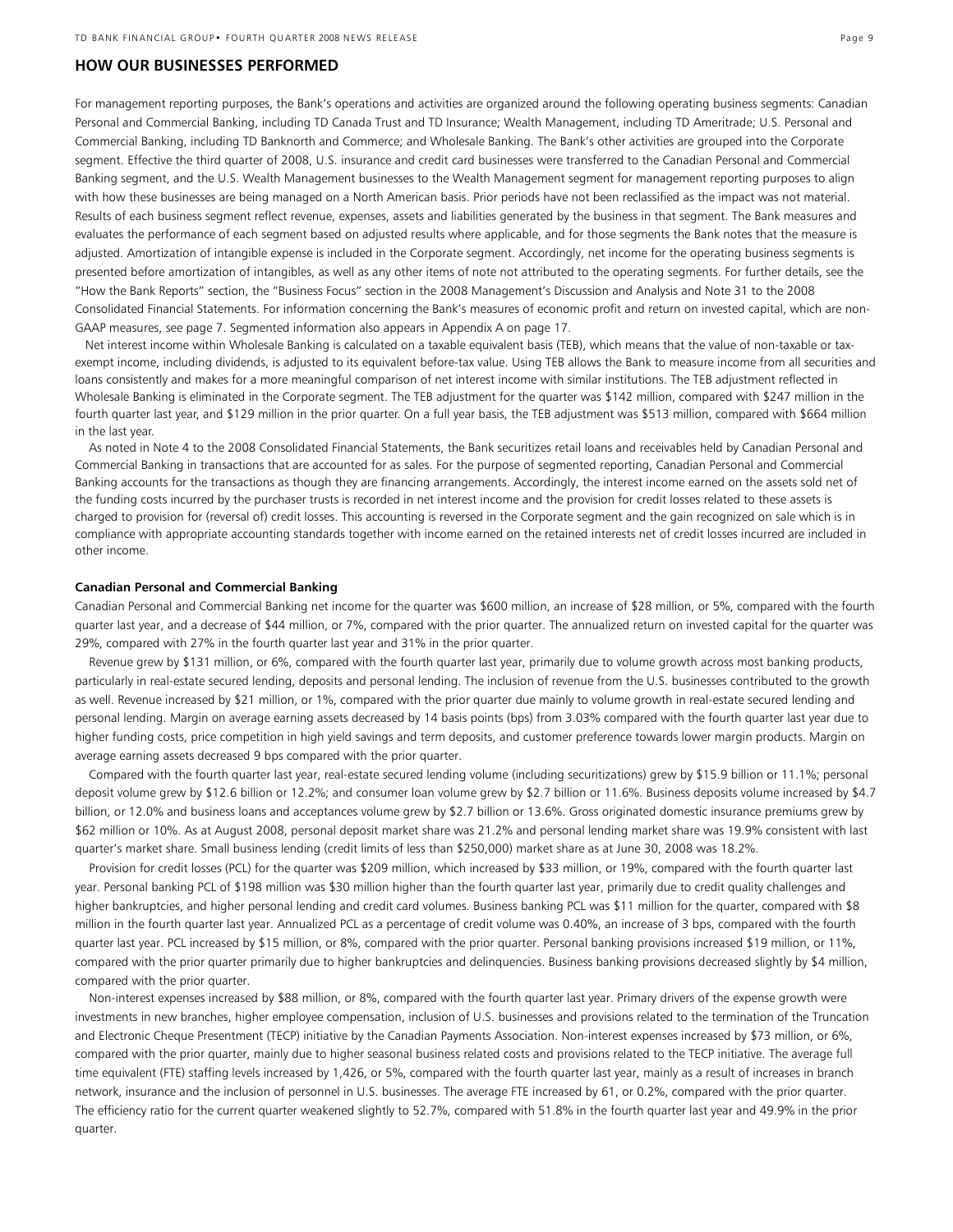Volume growth and margins continue to be vulnerable to economic pressures and changing cost of funds. The outlook for revenue growth is expected to moderate in 2009 as volume growth slows primarily in real-estate secured lending. Revenue growth should benefit from increasing our leadership position in branch hours and new branch and marketing investments, as well as improved customer cross-sell and productivity improvements. PCL rates as a function of loan volumes are expected to increase due to deteriorating conditions in the Canadian economy. Expense growth is expected to be lower relative to last year with the view to maintaining a positive operating leverage.

#### **Wealth Management**

Wealth Management's net income for the quarter was \$170 million, a decrease of \$24 million, or 12%, compared with the fourth quarter last year, and a decrease of \$31 million, or 15%, compared with the prior quarter. The Bank's investment in TD Ameritrade generated net income of \$60 million, a decrease of \$15 million, or 20%, compared with the fourth quarter last year, and a decrease of \$14 million, or 19% compared with the prior quarter primarily due to a one-time expense TD Ameritrade incurred reimbursing clients for losses resulting from decline in value of investments in the Reserve Primary Fund. The annualized return on invested capital decreased to 19%, compared with 20% in the fourth quarter last year and 21% to the prior quarter.

 Revenue was \$591 million which increased by \$10 million, or 2%, compared with the fourth quarter last year, mainly due to the inclusion of the U.S. Wealth Management businesses, higher trading volumes in online brokerage due to higher frequency of trading by active investors in these volatile markets enhanced by strategic pricing changes introduced last year, and increased net interest income from the growth in client cash deposits, partially offset by decreased margin loans. These revenue gains were partially offset by lower commissions in online brokerage due to the strategic price reductions introduced last year, lower fees in the Mutual Funds business and lower new issues and transactional revenues in the advice-based businesses. Revenue for the quarter decreased by \$18 million, or 3%, compared with the prior quarter, primarily due to lower fees in mutual funds driven by lower assets and lower trading revenues in our advice-based businesses as a result of market declines.

Non-interest expenses increased by \$29 million, or 7%, compared with the fourth quarter last year, primarily due to inclusion of U.S. Wealth Management businesses and the continued investment in growing our sales force where the target of growing by 130 net new client facing Advisors was achieved. Non-interest expenses increased slightly by \$7 million, or 1%, compared with the prior quarter. The efficiency ratio for the current quarter was 72.4%, compared with 68.7% in the fourth quarter last year and 69.1% in the prior quarter.

Assets under administration of \$173 billion at October 31, 2008, decreased by \$12 billion, or 7%, from October 31, 2007, primarily due to declines driven by capital markets volatility, partially offset by the inclusion of assets from U.S. Wealth Management businesses of \$10 billion and the addition of net new client assets. Assets under management of \$170 billion at October 31, 2008 grew \$10 billion, or 6%, from October 31, 2007, mainly due to the inclusion of assets from U.S. Wealth Management businesses of \$8 billion and other items, such as addition of net new client assets and additional mutual fund assets under management from TD Ameritrade, which were partially offset by the impact of market-related declines.

Current challenging market conditions for the next few quarters may continue to negatively impact growth in assets under management, assets under administration and loans with a corresponding impact to fee-based revenues and net interest income. Longer term prospects for Wealth Management continue to be positive. Investment in client facing Advisors, products and technology continues in order to position the business for future growth.

#### Total Wealth Management

|                                | For the three months ended |         |         | For the twelve months ended |         |  |
|--------------------------------|----------------------------|---------|---------|-----------------------------|---------|--|
|                                | Oct. 31                    | July 31 | Oct. 31 | Oct. 31                     | Oct. 31 |  |
| (millions of Canadian dollars) | 2008                       | 2008    | 2007    | 2008                        | 2007    |  |
| Global Wealth <sup>1</sup>     | \$110                      | \$127   | \$119   | \$480                       | \$501   |  |
| TD Ameritrade                  | 60                         | 74      |         | 289                         | 261     |  |
| Net income                     | \$170                      | \$201   | \$194   | \$769                       | \$762   |  |

1 Effective the third quarter of 2008, the Bank transferred the U.S. Wealth Management businesses to the Wealth Management segment for management reporting purposes. Prior periods have not been reclassified as the impact was not material to segment results.

#### **U.S. Personal and Commercial Banking**

U.S. Personal and Commercial Banking's reported net income for the fourth quarter was \$251 million and the annualized return on invested capital was 6.4%. Net income increased by \$127 million from the fourth quarter of 2007 and increased by \$7 million from the prior quarter. Excluding items of note relating to integration and restructuring charges in the current and prior quarters, adjusted net income for the fourth quarter was \$276 million, compared to \$124 million in the same quarter last year and \$273 million in the prior quarter. Much of the increase over last year relates to the earnings from Commerce since its acquisition on March 31, 2008. Integration and restructuring charges for the quarter totalled \$39 million, an increase of \$16 million over the prior quarter as plans around the operational and customer conversion efforts have been finalized and we have begun executing against them, informing customers and hitting significant milestones, including the brand launch of TD Bank, America's Most Convenient Bank in the Mid-Atlantic.

 Revenue increased by \$569 million, or 120%, from the fourth quarter of last year, principally due to the Commerce acquisition while revenue was up 2% over the prior quarter as a strengthening U.S. dollar, higher non-interest income, and strong loan growth served to more than offset margin compression. Margin on average earning assets declined by 19 bps compared with the fourth quarter last year, while decreasing 11 bps compared with the prior quarter. Net interest income remained under pressure from a flat yield curve and continued strong competition for deposits.

 Provision for credit losses for the quarter increased by \$43 million, compared with the fourth quarter last year, and by \$2 million over the prior quarter. The increased PCL compared with the fourth quarter last year was primarily due to higher levels of impaired loans and increased loans outstanding as a result of the Commerce acquisition. Net impaired loans totalled \$343 million, an increase of \$144 million over the fourth quarter of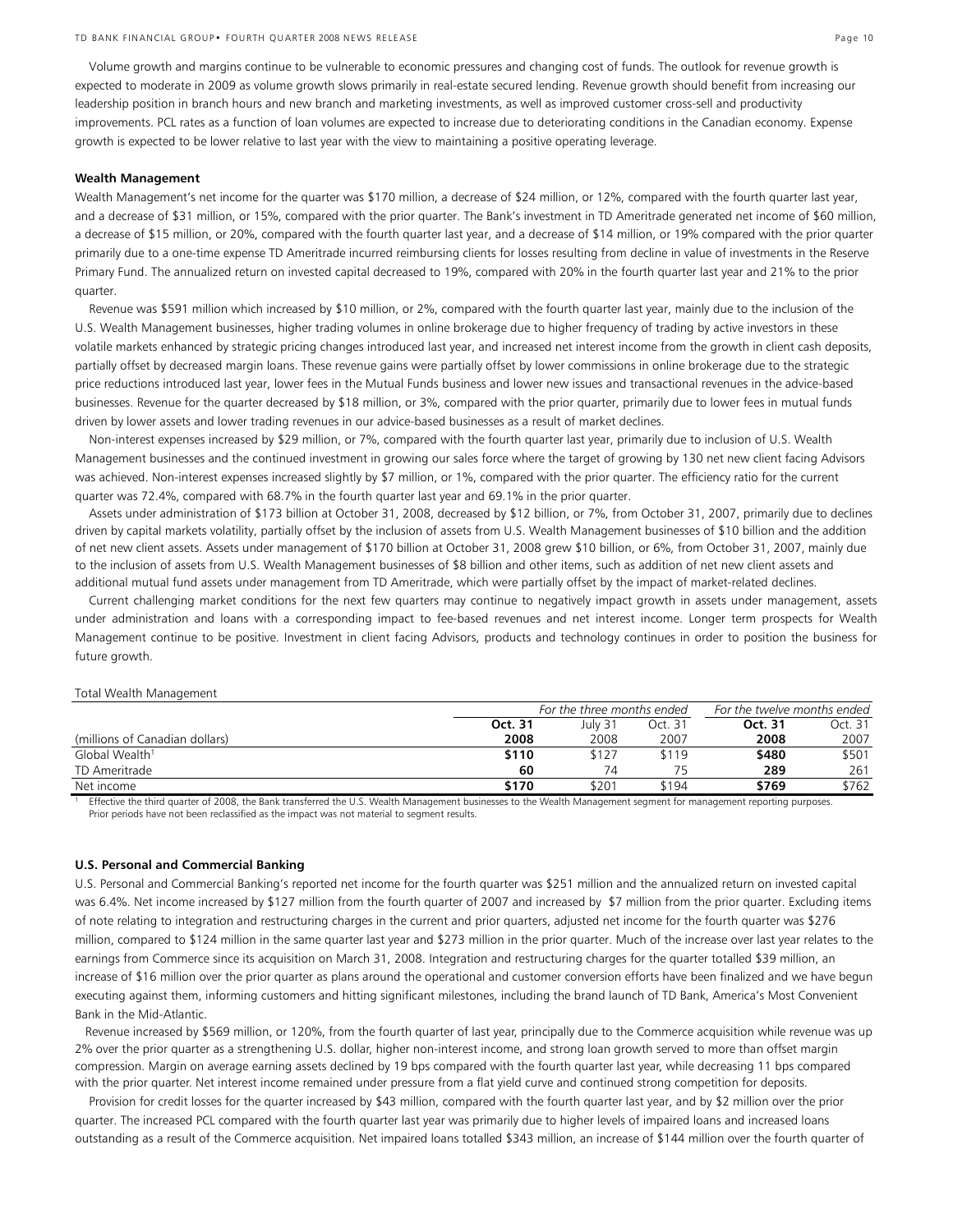last year and an increase of \$28 million from the prior quarter. The increase over the prior year was due primarily to the acquisition of Commerce, while the increase over the prior quarter was due to continued weakness in the economy. Net impaired loans as a percentage of total loans and leases were 0.65%, compared with 0.76% as at the end of last year and were the same at the end of the prior quarter.

 Reported non-interest expenses increased by \$386 million, or 146%, compared with the fourth quarter last year, primarily due to costs of the acquired Commerce franchise and increased integration and restructuring charges. Non-interest expenses increased by \$39 million, or 6%, compared with the prior quarter due to increased spending on marketing campaigns and higher integration and restructuring charges. While staffing levels were up significantly over the fourth quarter of last year due to the Commerce acquisition, the FTE staffing levels have declined by approximately 3% since the acquisition of Commerce, primarily due to staff reductions related to integration efforts and branch consolidations. The efficiency ratio was 62.2%, compared with 55.4% in the fourth quarter last year, and 59.5% in the prior quarter, due to the higher marketing spend in this quarter.

 The banking environment in the U.S. is expected to remain challenging, and there is uncertainty as to the length and depth of the economic recession and the continuing effects of the ongoing market issues related to liquidity. It is expected that the weak economy and markets will continue to affect PCL and deposit spreads negatively. However, a weaker Canadian dollar, attainment of synergies, and strong loan growth should more than offset these conditions.

#### **Wholesale Banking**

Wholesale Banking reported net loss for the quarter of \$228 million, a decrease in net income of \$385 million, compared with the fourth quarter of last year, and a decrease of \$265 million, compared with the prior quarter. Results in the quarter were substantially impacted by a significant decline in global liquidity and reduced market activity as the weakness in global financial markets continued to broaden and intensify. This led to significant credit trading losses which were a primary contributor to the loss in the quarter. In addition, strong trading revenues in fixed income and foreign exchange were largely offset by write downs in the public equity portfolio and a decline in the mark-to-market of loan commitments. The annualized return on invested capital was (21)% in the current quarter, compared with 21% in the fourth quarter last year and 4% in the prior quarter.

 Wholesale Banking revenue was derived primarily from capital markets, investing and corporate lending activities. Revenue for the quarter was (\$114) million, compared with \$525 million in the fourth quarter last year and \$328 million in the prior quarter. Capital markets revenues were impacted from broad-based deterioration in market conditions stemming from the global credit and liquidity crisis.

The decline in revenue from the fourth quarter last year was attributable to:

- Substantial credit trading losses. These losses were mainly attributable to weaker proprietary trading revenues and a dramatic decline in global market liquidity. The decline in liquidity led to mark-to-market trading losses due to significant widening in the pricing relationship between assets and credit default swaps (CDS) as well as lower valuations on trading positions due to a widening in the bid/ask spread. As a result of this continuing deterioration, Wholesale Banking has repositioned its credit trading business to focus on North America. In addition, effective August 1, 2008, Wholesale Banking reclassified certain debt securities into the available-for-sale category. The debt securities in the available-for-sale category will be managed with the goal of recapturing value over time as the market stabilizes.
- The decline in market liquidity also led to lower mark-to-market values on loan commitments.
- Decline in equity trading revenue, primarily due to higher volatility and a significant decline in global equity prices as well as lower nontaxable transaction revenue compared with the same quarter last year.
- Advisory and underwriting revenues were down, reflecting lower levels of market activity driven by weaker financial valuations, higher corporate funding costs and a decline in investor demand for new issues.

Capital markets revenue decreased from the prior quarter, primarily due to:

- Substantial credit trading losses, driven by a significant decline in market liquidity.
- Higher mark-to-market losses on loan commitments.
- Decline in equity trading revenue due to higher market volatility and decline in global equity markets.

 The decreases from the prior year and prior quarter noted above were partially offset by strong foreign exchange and interest rate revenue. This increase was primarily attributable to significant global financial market volatility which led to an increase in client activity and higher revenues on trading positions, including the replacement of trading positions that were closed out with derivative counterparties.

 The equity investment portfolio posted lower net security gains this quarter compared with the fourth quarter last year and the prior quarter as gains in our private equity portfolio were largely offset by write downs in our public equity portfolio due to a significant decline in North American equity markets. Corporate lending revenue was up compared with the fourth quarter last year and the prior quarter, due to higher lending volume. In addition Wholesale Banking results benefited from favourable tax items.

 Provision for credit losses is composed of allowances for credit losses and accrual costs for credit protection. PCL was \$10 million in the quarter, compared with \$4 million in the fourth quarter of last year and \$30 million in the prior quarter. The provision for the quarter is related to the cost of credit protection. The prior quarter included the cost of credit protection and \$19 million in PCL, primarily related to a single credit exposure in the private equity portfolio. Wholesale Banking continues to proactively manage its credit risk and currently holds \$2.3 billion in notional CDS protection.

 Expenses for the quarter were \$306 million, an increase of \$32 million, or 12%, compared with the fourth quarter last year, due primarily to higher severance and continuing investments in risk and control areas. Expenses increased \$25 million, or 9%, from the prior quarter primarily due to higher severance.

 Overall, Wholesale Banking had a very weak quarter leading to a net loss. The operating environment weakened significantly characterized by dramatic declines in global liquidity, equity markets, and capital markets activity. As a result of the significant weakness in market conditions, Wholesale Banking realigned its strategy for credit trading to a North American focused business. We expect the current operating challenges – lower liquidity,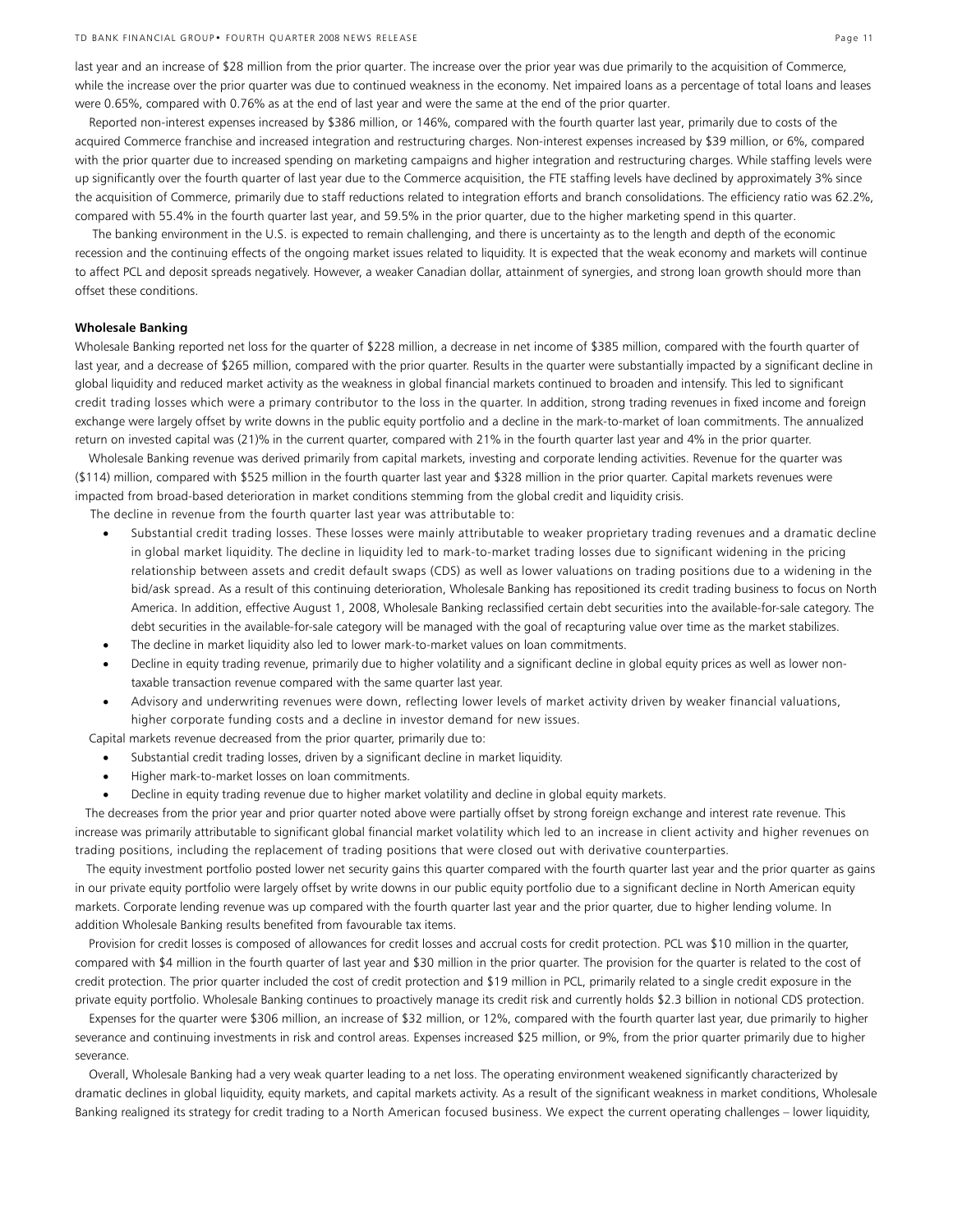higher market volatility, lower capital markets activity, and potential for higher corporate defaults – to continue into 2009 which may impact Wholesale Banking results.

#### **Corporate**

Corporate segment had reported net income of \$221 million for the quarter, compared with a reported net income of \$47 million in the fourth quarter last year and a reported net loss of \$129 million in the prior quarter. On an adjusted basis, the net loss for the quarter was \$153 million, compared with a net loss of \$26 million last year and a net loss of \$40 million in the third quarter. The year-over-year increase in adjusted net loss of \$127 million was driven by securitization losses, higher unallocated corporate expenses, the impact of retail hedging activity and costs associated with corporate financing activity. The current quarter adjusted net loss was \$113 million higher than the prior quarter and was attributable to securitization losses, costs associated with financing activity and the impact of tax benefits reported last quarter.

 The difference between reported and adjusted net income for the Corporate segment was due to items of note as outlined below. These items are described more fully in the Reconciliation of Non-GAAP Financial Measures table.

#### **Reconciliation of Corporate Segment Reported and Adjusted Net Income**

|                                                                                                         | For the three months ended |         |        | For the twelve months ended |         |
|---------------------------------------------------------------------------------------------------------|----------------------------|---------|--------|-----------------------------|---------|
|                                                                                                         | Oct 31                     | July 31 | Oct 31 | Oct 31                      | Oct 31  |
| (millions of Canadian dollars)                                                                          | 2008                       | 2008    | 2007   | 2008                        | 2007    |
| Net income (loss) - reported                                                                            | \$221                      | \$(129) | \$47   | \$(147)                     | \$(162) |
| Items of note affecting net income, net of income taxes:                                                |                            |         |        |                             |         |
| Amortization of intangibles                                                                             | 126                        | 111     | 99     | 404                         | 353     |
| Reversal of Enron litigation reserve                                                                    | (323)                      |         |        | (323)                       |         |
| Change in fair value of derivatives hedging the reclassified<br>available-for-sale securities portfolio | (118)                      |         |        | (118)                       |         |
| Gain relating to restructuring of Visa<br>TD Banknorth restructuring, privatization and merger-related  |                            |         | (135)  |                             | (135)   |
| charges<br>Change in fair value of credit default swaps hedging the                                     |                            |         |        |                             | 4       |
| corporate loan book, net of provision for credit losses                                                 | (59)                       | (22)    | 2      | (107)                       | (30)    |
| Other tax items                                                                                         |                            |         |        | 20                          |         |
| Provision for insurance claims                                                                          |                            |         |        | 20                          |         |
| General allowance release                                                                               |                            |         | (39)   |                             | (39)    |
| Total items of note                                                                                     | (374)                      | 89      | (73)   | (104)                       | 153     |
| Net (loss) – adjusted                                                                                   | \$(153)                    | \$(40)  | \$(26) | \$(251)                     | \$(9)   |
| Decomposition of Material Items included in Net (Loss) -<br>Adjusted                                    |                            |         |        |                             |         |
| Interest on income tax refunds                                                                          | \$1                        | \$21    | \$-    | \$23                        | \$11    |
| Securitization gain (loss)                                                                              | (44)                       | 4       | 2      | (28)                        | 5       |
| Unallocated Corporate expenses                                                                          | (83)                       | (77)    | (51)   | (268)                       | (189)   |

Other **(27)** 12 23 **22** 164 **Net (loss) – adjusted \$(153) \$(40) \$(26) \$(251) \$(9)**

# **BASIS OF PREPARATION OF FINANCIAL STATEMENTS**

The Bank's unaudited consolidated financial results, as presented on pages 13 to 17 of this Press Release, have been prepared in accordance with GAAP. However, certain additional disclosures required by GAAP have not been presented in this document. These consolidated financial results should be read in conjunction with the Bank's 2008 Consolidated Financial Statements. The accounting policies used in the preparation of these consolidated financial results are consistent with those used in the Bank's October 31, 2008 Consolidated Financial Statements.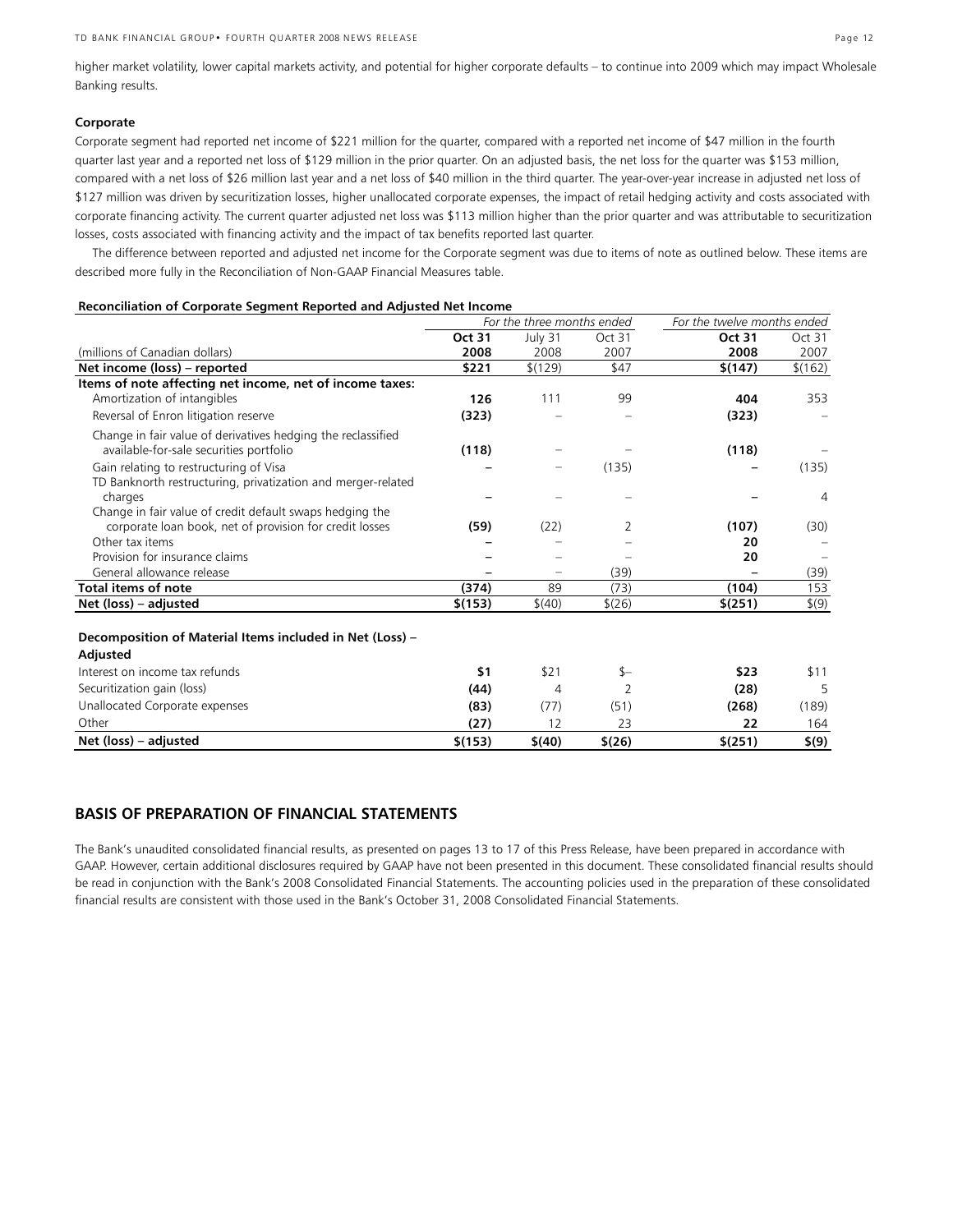# **INTERIM CONSOLIDATED FINANCIAL STATEMENTS** (unaudited)

#### **INTERIM CONSOLIDATED BALANCE SHEET** (unaudited)  *As at* **Oct. 31** Oct. 31 (millions of Canadian dollars) **2008** 2007 **ASSETS Cash and due from banks**  $$1,790$ **Interest-bearing deposits with banks** 15,429 14,746 **17,946** 16,536 **Securities**  Trading **53,095** 77,637 Designated as trading under the fair value option **6,402** 2,012 Available-for-sale **75,121** 35,650 Held-to-maturity **9,507** 7,737 **144,125** 123,036 **Securities purchased under reverse repurchase agreements 42,425** 27,648 **Loans**  Residential mortgages **63,003** 58,485 Consumer installment and other personal **79,610** 67,532 Credit card **7,387** 5,700 Business and government **70,650** 44,258 Business and government designated as trading under the fair value option **510** 1,235 **221,160** 177,210 Allowance for credit losses **(1,536)** (1,295) Loans, net of allowance for credit losses **219,624** 175,915 **Other**  Customers' liability under acceptances **11,040** 9,279 Investment in TD Ameritrade **5,159** 4,515 Derivatives **83,548** 38,918 Goodwill **14,842** 7,918 Other intangibles **3,141** 2,104 Land, buildings and equipment **3,833** 1,822 Other assets **17,531** 14,433 **139,094** 78,989 **Total assets \$563,214** \$422,124 **LIABILITIES Deposits**  Personal **\$192,234** \$147,561 Banks **9,680** 10,162 Business and government **129,086** 73,322 Trading **44,694** 45,348 **375,694** 276,393 **Other**  Acceptances **11,040** 9,279 Obligations related to securities sold short **18,518** 24,195 Obligations related to securities sold under repurchase agreements **18,654** 16,574 Derivatives **74,473** 41,621 Other liabilities **17,721** 21,236 **140,406** 112,905 **Subordinated notes and debentures 12,436 12,436 9,449 12,436 12,436 12,436 12,436 12,436 12,436 12,436 12,436 12,436 12,436 12,436 12,436 12,436 12,436 12,436 12,436 12,436 12,439 Liability for preferred shares 550** 550 **Liability for capital trust securities 894** 899 **Non-controlling interests in subsidiaries** 524 **1,560** 524 **SHAREHOLDERS' EQUITY**  Common shares (millions of shares issued and outstanding: **Oct. 31, 2008** – **810.1** and Oct. 31, 2007 – 717.8) **13,241** 6,577 Preferred shares (millions of shares issued and outstanding: **Oct. 31, 2008** – **75.0** and Oct. 31, 2007 – 17.0) **1,875** 425 Contributed surplus **350** 119 **Retained earnings** Accumulated other comprehensive income (loss) **(1,649)** (1,671) **31,674** 21,404 **Total liabilities and shareholders' equity \$563,214** \$422,124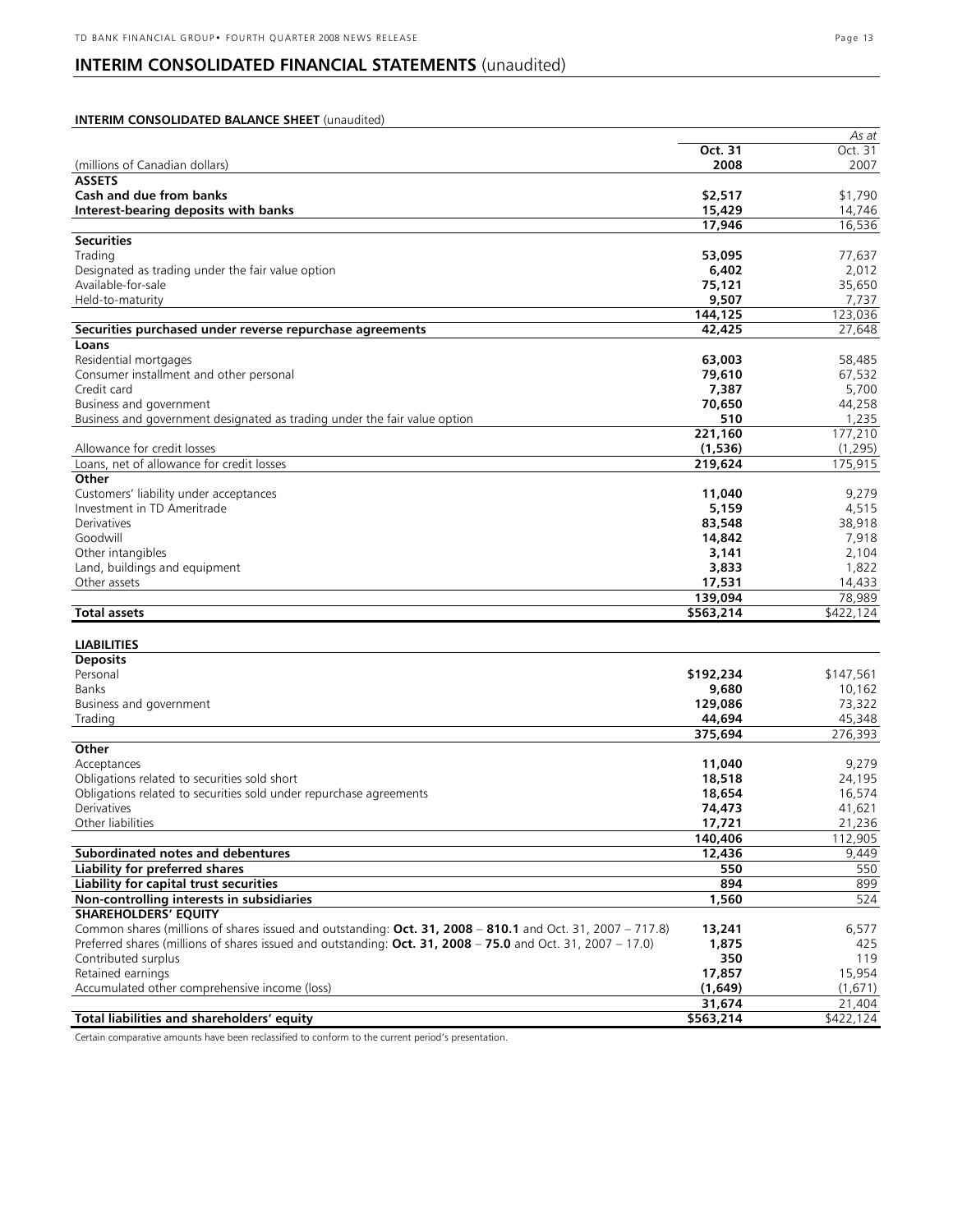# **INTERIM CONSOLIDATED STATEMENT OF INCOME** (unaudited)

|                                                                        | For the three months ended |         | For the twelve months ended |          |
|------------------------------------------------------------------------|----------------------------|---------|-----------------------------|----------|
|                                                                        | Oct. 31                    | Oct. 31 | Oct. 31                     | Oct. 31  |
| (millions of Canadian dollars)                                         | 2008                       | 2007    | 2008                        | 2007     |
| Interest income                                                        |                            |         |                             |          |
| Loans                                                                  | \$3,455                    | \$3,310 | \$13,501                    | \$12,729 |
| Securities                                                             |                            |         |                             |          |
| <b>Dividends</b>                                                       | 226                        | 256     | 987                         | 928      |
| Interest                                                               | 1,296                      | 983     | 4,467                       | 3,838    |
| Deposits with banks                                                    | 162                        | 152     | 629                         | 357      |
|                                                                        | 5,139                      | 4,701   | 19,584                      | 17,852   |
|                                                                        |                            |         |                             |          |
| Interest expense                                                       |                            |         |                             |          |
| Deposits                                                               | 2,103                      | 2,223   | 8,481                       | 8,247    |
| Subordinated notes and debentures                                      | 172                        | 127     | 654                         | 484      |
| Preferred shares and capital trust securities                          | 24                         | 28      | 94                          | 109      |
| Other liabilities                                                      | 391                        | 515     | 1,823                       | 2,088    |
|                                                                        | 2,690                      | 2,893   | 11,052                      | 10,928   |
| Net interest income                                                    | 2,449                      | 1,808   | 8,532                       | 6,924    |
| Other income                                                           |                            |         |                             |          |
| Investment and securities services                                     | 531                        | 574     | 2,245                       | 2,400    |
| Credit fees                                                            | 129                        | 112     | 459                         | 420      |
|                                                                        |                            |         |                             |          |
| Net securities gains                                                   | 55                         | 60      | 331                         | 326      |
| Trading (loss) income                                                  | (654)                      | (52)    | (794)                       | 591      |
| Income (loss) from financial instruments designated as trading         |                            |         |                             |          |
| under the fair value option                                            | (83)                       | 36      | (137)                       | (55)     |
| Service charges                                                        | 363                        | 263     | 1,237                       | 1,019    |
| Loan securitizations                                                   | (13)                       | 80      | 231                         | 397      |
| Card services                                                          | 179                        | 118     | 589                         | 451      |
| Insurance, net of claims                                               | 248                        | 243     | 927                         | 1,005    |
| Trust fees                                                             | 34                         | 31      | 140                         | 133      |
| Other                                                                  | 402                        | 277     | 909                         | 670      |
|                                                                        | 1,191                      | 1,742   | 6,137                       | 7,357    |
| Total revenue                                                          | 3,640                      | 3,550   | 14,669                      | 14,281   |
| <b>Provision for credit losses</b>                                     | 288                        | 139     | 1,063                       |          |
|                                                                        |                            |         |                             | 645      |
| Non-interest expenses                                                  |                            |         |                             |          |
| Salaries and employee benefits                                         | 1,334                      | 1,119   | 4,984                       | 4,606    |
| Occupancy, including depreciation                                      | 287                        | 188     | 935                         | 736      |
| Equipment, including depreciation                                      | 203                        | 167     | 683                         | 614      |
| Amortization of other intangibles                                      | 172                        | 138     | 577                         | 499      |
| Restructuring costs                                                    |                            |         | 48                          | 67       |
| Marketing and business development                                     | 148                        | 115     | 491                         | 445      |
| Brokerage-related fees                                                 | 66                         | 61      | 252                         | 233      |
| Professional and advisory services                                     | 205                        | 135     | 569                         | 488      |
| Communications                                                         | 61                         | 49      | 210                         | 193      |
| Other                                                                  | (109)                      | 269     | 753                         | 1,094    |
|                                                                        | 2,367                      | 2,241   | 9,502                       | 8,975    |
| Income before provision for income taxes, non-controlling interests in |                            |         |                             |          |
| subsidiaries and equity in net income of an associated company         | 985                        | 1,170   | 4,104                       | 4,661    |
| <b>Provision for income taxes</b>                                      | 20                         | 153     | 537                         | 853      |
| Non-controlling interests in subsidiaries, net of income taxes         | 18                         | 8       | 43                          | 95       |
| Equity in net income of an associated company, net of income taxes     | 67                         | 85      | 309                         | 284      |
| Net income                                                             | 1,014                      | 1,094   | 3,833                       | 3,997    |
| <b>Preferred dividends</b>                                             | 23                         | 5       | 59                          | 20       |
| Net income available to common shareholders                            | \$991                      | \$1,089 | \$3,774                     | \$3,977  |
| Average number of common shares outstanding (millions)                 |                            |         |                             |          |
| Basic                                                                  | 808.0                      | 717.3   | 769.6                       | 718.6    |
| Diluted                                                                | 812.8                      | 724.4   | 775.7                       | 725.5    |
| <b>Earnings per share</b> (in dollars)                                 |                            |         |                             |          |
| Basic                                                                  | \$1.23                     | \$1.52  | \$4.90                      | \$5.53   |
| Diluted                                                                | 1.22                       | 1.50    | 4.87                        | 5.48     |
| Dividends per share (in dollars)                                       | 0.61                       | 0.57    | 2.36                        | 2.11     |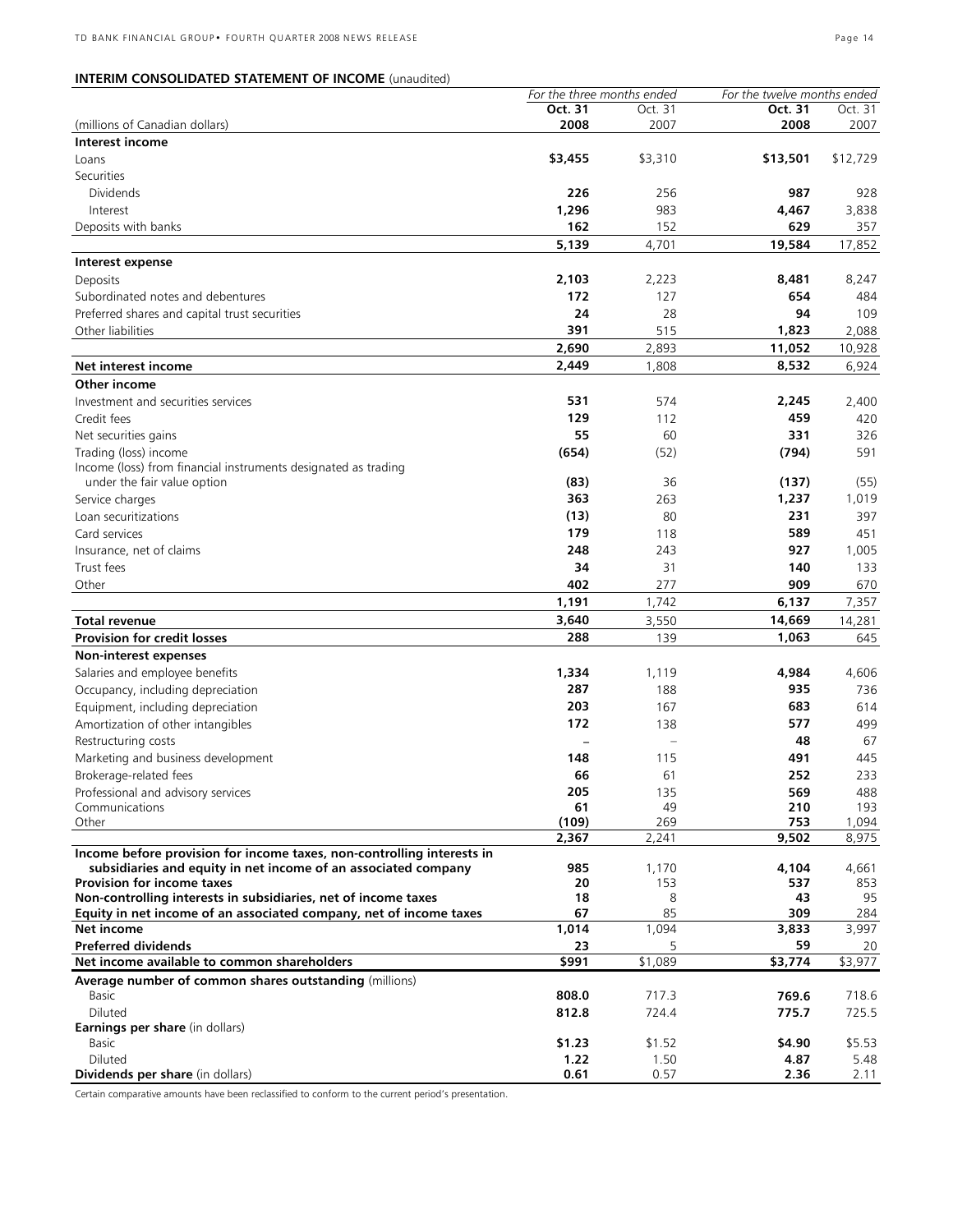|                                                                      | For the three months ended |                | For the twelve months endea |                          |  |
|----------------------------------------------------------------------|----------------------------|----------------|-----------------------------|--------------------------|--|
|                                                                      | Oct. 31                    | Oct. 31        | Oct. 31                     | Oct. 31                  |  |
| (millions of Canadian dollars)                                       | 2008                       | 2007           | 2008                        | 2007                     |  |
| <b>Common shares</b>                                                 |                            |                |                             |                          |  |
| Balance at beginning of period                                       | \$13,090                   | \$6,525        | \$6,577                     | \$6,334                  |  |
| Proceeds from shares issued on exercise of options                   | 55                         | 41             | 255                         | 173                      |  |
| Shares issued as a result of dividend reinvestment plan              | 89                         | 23             | 274                         | 85                       |  |
| Impact of shares (acquired) sold for trading purposes <sup>1</sup>   | 7                          | $\overline{4}$ | (12)                        | 30                       |  |
| Repurchase of common shares                                          |                            | (16)           |                             | (45)                     |  |
| Issued on acquisition of Commerce                                    |                            |                | 6,147                       | $\overline{\phantom{a}}$ |  |
| Issued on acquisition of VFC                                         |                            |                |                             | ÷                        |  |
| Balance at end of period                                             | 13,241                     | 6,577          | 13,241                      | 6,577                    |  |
| <b>Preferred shares</b>                                              |                            |                |                             |                          |  |
| Balance at beginning of period                                       | 1,625                      | 425            | 425                         | 425                      |  |
| Shares issued                                                        | 250                        |                | 1,450                       |                          |  |
| Balance at end of period                                             | 1,875                      | 425            | 1,875                       | 425                      |  |
| <b>Contributed surplus</b>                                           |                            |                |                             |                          |  |
| Balance at beginning of period                                       | 355                        | 118            | 119                         | 66                       |  |
| Stock options                                                        | (5)                        | 1              | (32)                        | $\mathbf{1}$             |  |
| Conversion of TD Banknorth options on privatization                  |                            |                |                             | 52                       |  |
| Conversion of Commerce options on acquisition                        |                            |                | 263                         |                          |  |
| Balance at end of period                                             | 350                        | 119            | 350                         | 119                      |  |
| <b>Retained earnings</b>                                             |                            |                |                             |                          |  |
| Balance at beginning of period                                       | 17,362                     | 15,378         | 15,954                      | 13,725                   |  |
| Transition adjustment on adoption of Financial Instruments standards |                            |                |                             | 80                       |  |
| Net income                                                           | 1,014                      | 1,094          | 3,833                       | 3,997                    |  |
| Common dividends                                                     | (493)                      | (409)          | (1,851)                     | (1, 517)                 |  |
| Preferred dividends                                                  | (23)                       | (5)            | (59)                        | (20)                     |  |
| Premium paid on repurchase of common shares                          |                            | (104)          |                             | (311)                    |  |
| Other                                                                | (3)                        |                | (20)                        |                          |  |
| Balance at end of period                                             | 17,857                     | 15,954         | 17,857                      | 15,954                   |  |
| Accumulated other comprehensive income (loss), net of income         |                            |                |                             |                          |  |
| taxes                                                                |                            |                |                             |                          |  |
| Balance at beginning of period                                       | (1, 139)                   | (1, 443)       | (1,671)                     | (918)                    |  |
| Transition adjustment on adoption of Financial Instruments standards |                            |                |                             | 426                      |  |
| Other comprehensive income (loss) for the period                     | (510)                      | (228)          | 22                          | (1, 179)                 |  |
| Balance at end of period                                             | (1,649)                    | (1,671)        | (1,649)                     | (1,671)                  |  |
| Total shareholders' equity                                           | \$31,674                   | \$21,404       | \$31,674                    | \$21,404                 |  |

1 Purchased by subsidiaries of the Bank, which are regulated securities entities in accordance with Regulation 92-313 under the *Bank Act*.

#### **INTERIM CONSOLIDATED STATEMENT OF COMPREHENSIVE INCOME** (unaudited)

|                                                                                       | For the three months ended |         | For the twelve months ended |          |
|---------------------------------------------------------------------------------------|----------------------------|---------|-----------------------------|----------|
|                                                                                       | Oct. 31                    | Oct. 31 | Oct. 31                     | Oct. 31  |
| (millions of Canadian dollars)                                                        | 2008                       | 2007    | 2008                        | 2007     |
| Net income                                                                            | \$1,014                    | \$1,094 | \$3,833                     | \$3,997  |
| Other comprehensive income (loss), net of income taxes                                |                            |         |                             |          |
| Change in unrealized gains and (losses) on available-for-sale securities,             |                            |         |                             |          |
| net of hedging activities <sup>1</sup>                                                | (1,645)                    | 211     | (1.725)                     | 135      |
| Reclassification to earnings in respect of available-for-sale securities <sup>2</sup> | 5                          | (17)    | (53)                        | (53)     |
| Change in foreign currency translation gains and (losses) on investments              |                            |         |                             |          |
| in subsidiaries, net of hedging activities $3,4$                                      | 432                        | (604)   | 440                         | (1, 155) |
| Change in gains and (losses) on derivative instruments designated as cash             |                            |         |                             |          |
| flow hedges <sup>5</sup>                                                              | 758                        | 164     | 1,522                       | (146)    |
| Reclassification to earnings of losses on cash flow hedges <sup>6</sup>               | (60)                       | 18      | (162)                       | 40       |
| Other comprehensive income (loss) for the year                                        | (510)                      | (228)   | 22                          | (1, 179) |
| Comprehensive income for the year                                                     | \$504                      | \$866   | \$3,855                     | \$2,818  |

1 Net of income tax benefit of \$821 million and \$904 million for the three and twelve months ended Oct. 31, 2008, respectively (income tax expense of \$112 million and \$78 million for the three and twelve months<br>ended Oct.

<sup>2</sup> Net of income tax expense of \$2 million and \$22 million for the three and twelve months ended Oct. 31, 2008, respectively (income tax expense of \$8 million and \$32 million for the three and twelve months ended <sup>2</sup> Net Oct. 31, 2007, respectively).

<sup>3</sup> Net of income tax benefit of \$971 million for the three months ended Oct. 31, 2008 (three months ended Oct. 31, 2007 – income tax expense of \$640 million). Net of income tax benefit of \$1,363 million for the<br>twelve mon

4 Includes \$(1,992) million for the three months ended Oct. 31, 2008 (three months ended Oct. 31, 2007 - \$1,304 million) of after-tax gains (losses) arising from hedges of the Bank's investment in foreign operations.<br>Inclu <sup>5</sup> Net of income tax expense of \$341 million and \$669 million for the three and twelve months ended Oct. 31, 2008 respectively (income tax expense of \$79 million and income tax benefit of \$76 million for the three

and twelve months ended Oct. 31, 2007, respectively).<br><sup>6</sup> Net of income tax expense of \$25 million and \$70 million for the three and twelve months ended Oct. 31, 2008, respectively (income tax benefit of \$11 million and \$2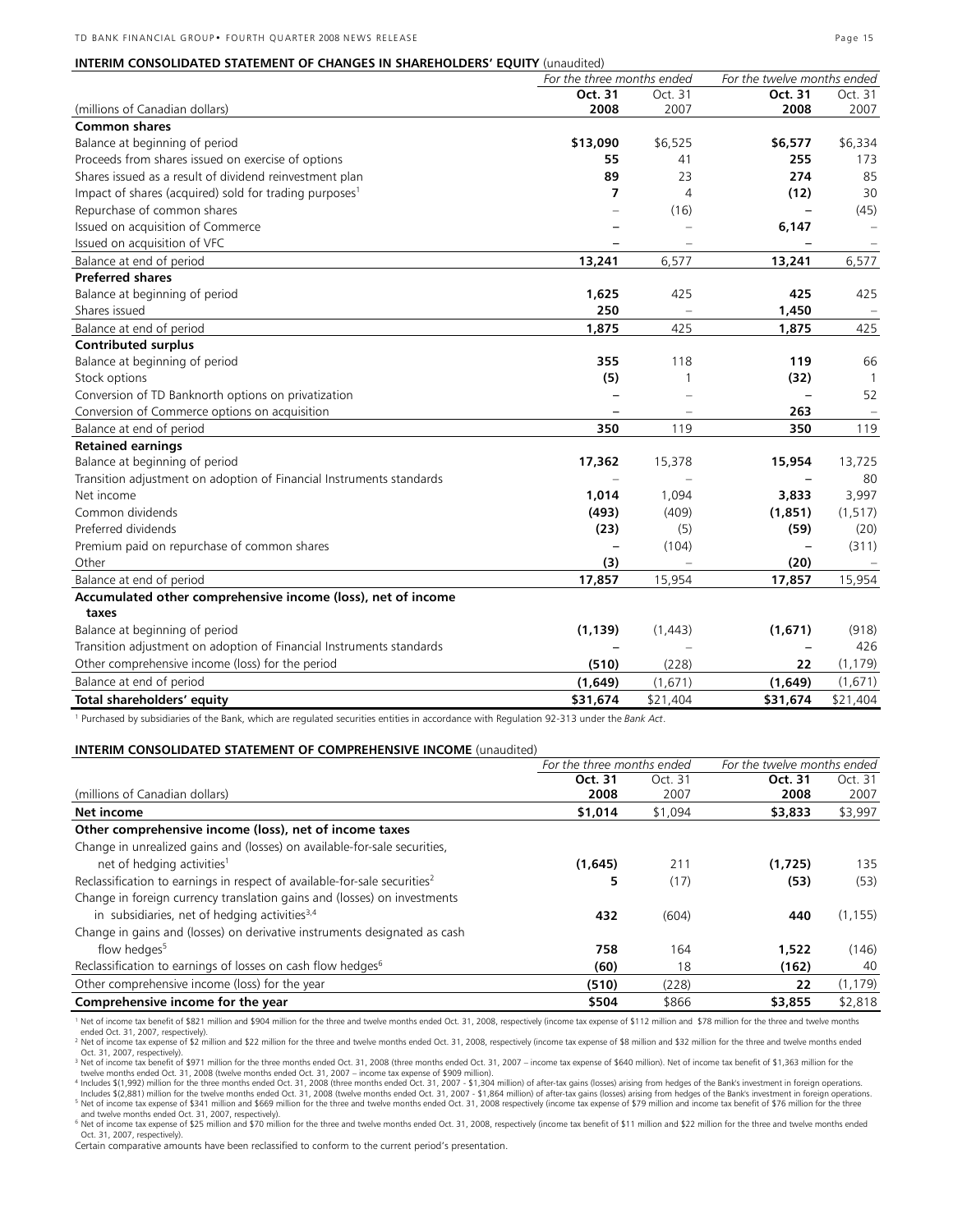# **INTERIM CONSOLIDATED STATEMENT OF CASH FLOWS** (unaudited)

|                                                                         | For the three months ended |                | For the twelve months ended |            |
|-------------------------------------------------------------------------|----------------------------|----------------|-----------------------------|------------|
|                                                                         | Oct. 31                    | Oct. 31        | Oct. 31                     | Oct. 31    |
| (millions of Canadian dollars)                                          | 2008                       | 2007           | 2008                        | 2007       |
| Cash flows from (used in) operating activities                          |                            |                |                             |            |
| Net income                                                              | \$1,014                    | \$1,094        | \$3,833                     | \$3,997    |
| Adjustments to determine net cash from (used in) operating activities   |                            |                |                             |            |
| Provision for credit losses                                             | 288                        | 139            | 1,063                       | 645        |
| Restructuring costs                                                     |                            |                | 48                          | 67         |
| Depreciation                                                            | 136                        | 100            | 438                         | 362        |
| Amortization of other intangibles                                       | 172                        | 138            | 577                         | 499        |
| Stock options                                                           | 6                          | 5              | 22                          | 20         |
|                                                                         |                            |                |                             |            |
| Net securities gains                                                    | (55)                       | (60)           | (331)                       | (326)      |
| Net gain on securitizations                                             | 44                         | (28)           | (41)                        | (141)      |
| Equity in net income of an associated company                           | (67)                       | (85)           | (309)                       | (284)      |
| Non-controlling interests                                               | 18                         | 8              | 43                          | 95         |
| Future income taxes                                                     | 724                        | (216)          | 108                         | (121)      |
| Changes in operating assets and liabilities                             |                            |                |                             |            |
| Current income taxes payable                                            | (895)                      | 376            | (2,857)                     | 558        |
| Interest receivable and payable                                         | 159                        | 101            | 27                          | (296)      |
| Trading securities                                                      | 16,210                     | (4,958)        | 26,302                      | (2, 167)   |
| Unrealized gains and amounts receivable on derivatives contracts        | (42, 375)                  | (6, 418)       | (44, 630)                   | (10, 228)  |
| Unrealized losses and amounts payable on derivatives contracts          | 34,601                     | 9,277          | 32,852                      | 12,284     |
| Other                                                                   | 2,271                      | 1,326          | 2,837                       | (891)      |
|                                                                         | 12,251                     | 799            | 19,982                      |            |
| Net cash from (used in) operating activities                            |                            |                |                             | 4,073      |
| Cash flows from (used in) financing activities                          |                            |                |                             |            |
| Change in deposits                                                      | 21,476                     | 8,657          | 52,030                      | 14,154     |
| Change in securities sold under repurchase agreements                   | 3,596                      | 416            | 2,080                       | (2,081)    |
| Change in securities sold short                                         | (5, 975)                   | (2,429)        | (5, 677)                    | (2,918)    |
| Issue of subordinated notes and debentures                              |                            |                | 4,025                       | 4,072      |
| Repayment of subordinated notes and debentures                          | (1,079)                    | (525)          | (1,079)                     | (1, 399)   |
| Liability for preferred shares and capital trust securities             | (4)                        | (349)          | (5)                         | (345)      |
| Translation adjustment on subordinated notes and debentures issued in a | 37                         | (31)           | 41                          | (124)      |
| Common shares issued on exercise of options                             | 44                         | 37             | 201                         | 154        |
| Common shares (acquired) sold in Wholesale Banking                      | 7                          | $\overline{4}$ | (12)                        | 30         |
| Repurchase of common shares                                             |                            | (16)           |                             | (45)       |
| Dividends paid in cash on common shares                                 | (404)                      | (386)          | (1,577)                     | (1, 432)   |
| Premium paid on common shares repurchased                               |                            | (104)          |                             | (311)      |
| Net proceeds from issuance of preferred shares                          | 247                        |                | 1,430                       |            |
| Dividends paid on preferred shares                                      | (23)                       | (5)            | (59)                        | (20)       |
|                                                                         | 17,922                     | 5,269          | 51,398                      |            |
| Net cash from financing activities                                      |                            |                |                             | 9,735      |
| Cash flows from (used in) investing activities                          |                            |                |                             |            |
| Interest-bearing deposits with banks                                    | (2,984)                    | (3,403)        | (683)                       | (5,983)    |
| Activity in available-for-sale and held-to-maturity securities:         |                            |                |                             |            |
| Purchases                                                               | (43, 137)                  | (6, 475)       | (120, 077)                  | (96, 846)  |
| Proceeds from maturities                                                | 8.870                      | 7,262          | 29.209                      | 92,880     |
| Proceeds from sales                                                     | 15,455                     | 2,264          | 63,995                      | 10,372     |
| Activity in lending activities:                                         |                            |                |                             |            |
| Origination and acquisitions                                            | (50, 728)                  | (45, 412)      | (162, 727)                  | (150, 671) |
| Proceeds from maturities                                                | 43,354                     | 39,932         | 123,619                     | 122,509    |
| Proceeds from sales                                                     | 1,624                      | 303            | 2,449                       | 5,084      |
| Proceeds from loan securitizations                                      | 5,561                      | 1,223          | 10,370                      | 9,937      |
| Land, buildings and equipment                                           | (282)                      | (98)           | (532)                       | (322)      |
| Securities purchased under reverse repurchase agreements                | (8, 287)                   | (1, 743)       | (14, 777)                   | 3,313      |
| Acquisitions and dispositions less cash and cash equivalents acquired   |                            |                | (1,759)                     | (4, 139)   |
|                                                                         |                            |                |                             |            |
| Net cash used in investing activities                                   | (30, 554)                  | (6, 147)       | (70, 913)                   | (13,866)   |
| Effect of exchange rate changes on cash and cash equivalents            | 179                        | (117)          | 260                         | (171)      |
| Net increase (decrease) in cash and cash equivalents                    | (202)                      | (196)          | 727                         | (229)      |
| Cash and cash equivalents at beginning of period                        | 2,719                      | 1,986          | 1,790                       | 2,019      |
| Cash and cash equivalents at end of period, represented by cash and due | \$2,517                    | \$1,790        | \$2,517                     | \$1,790    |
| Supplementary disclosure of cash flow information                       |                            |                |                             |            |
| Amount of interest paid during the period                               | \$2,192                    | \$2,618        | \$10,678                    | \$10,947   |
| Amount of income taxes paid during the period                           | (40)                       | 325            | 1,905                       | 1,099      |
|                                                                         |                            |                |                             |            |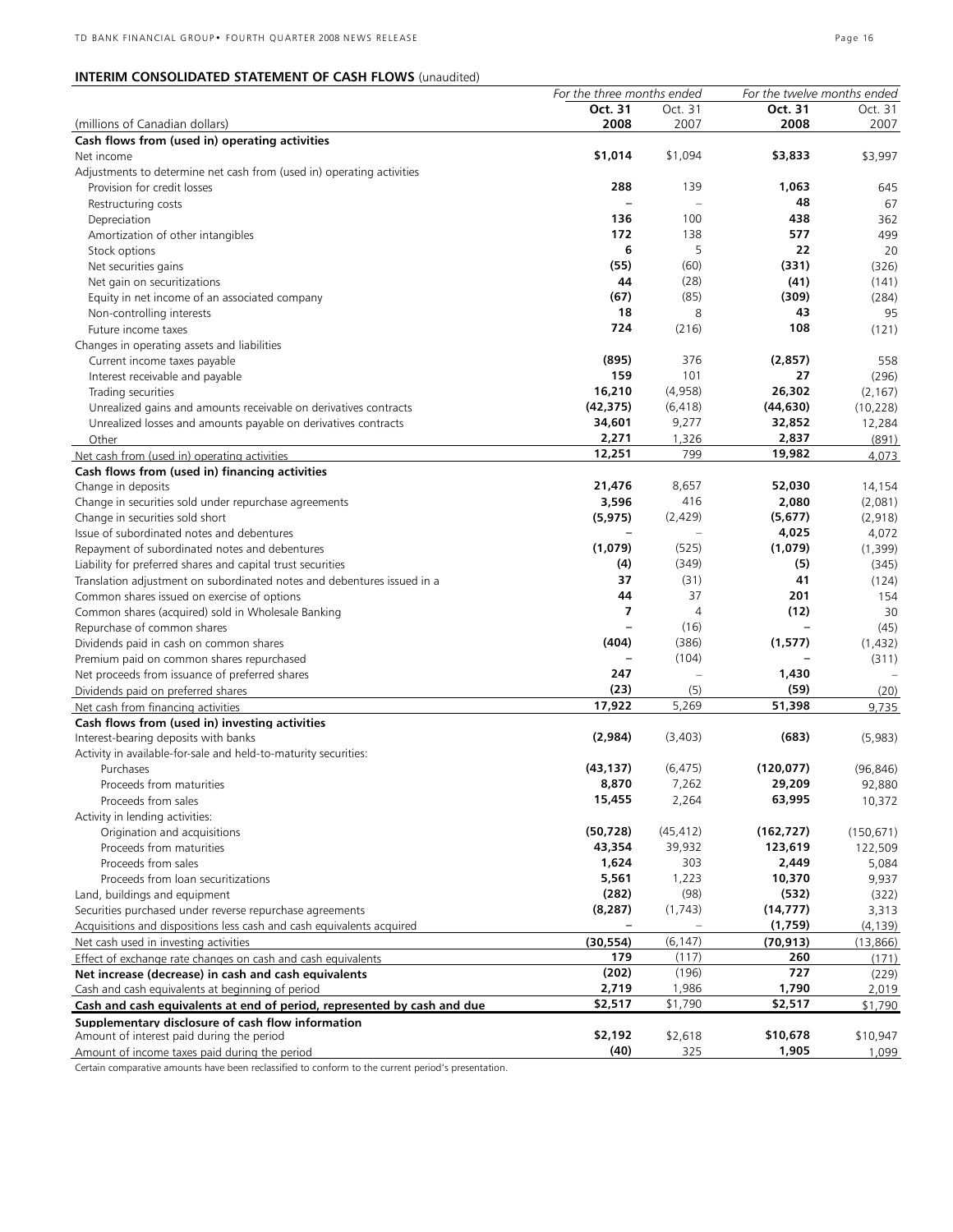# **APPENDIX A**

The Bank's operations and activities are organized around the following businesses: Canadian Personal and Commercial Banking, Wealth Management, U.S. Personal and Commercial Banking and Wholesale Banking. Results for these segments for the three and twelve months ended October 31, 2008 and 2007 are presented in the following tables:

#### **Results by Business Segment**

|                                |         | <b>Canadian Personal</b> |         |                         | U.S. Personal and |                        |         |                      |           |                        |         |         |
|--------------------------------|---------|--------------------------|---------|-------------------------|-------------------|------------------------|---------|----------------------|-----------|------------------------|---------|---------|
|                                |         | and Commercial           |         | Wealth                  |                   | Commercial             |         | Wholesale            |           |                        |         |         |
| (millions of Canadian dollars) |         | Banking <sup>1</sup>     |         | Management <sup>1</sup> |                   | Banking <sup>2,3</sup> |         | Banking <sup>4</sup> |           | Corporate <sup>4</sup> |         | Total   |
|                                | Oct. 31 | Oct. 31                  | Oct. 31 | Oct. 31                 | Oct. 31           | Oct. 31                | Oct. 31 | Oct. 31              | Oct. 31   | Oct. 31                | Oct. 31 | Oct. 31 |
| For the three months ended     | 2008    | 2007                     | 2008    | 2007                    | 2008              | 2007                   | 2008    | 2007                 | 2008      | 2007                   | 2008    | 2007    |
| Net interest income            | \$1,489 | \$1,408                  | \$88    | \$83                    | \$764             | \$335                  | \$464   | \$310                | $$$ (356) | \$ (328)               | \$2,449 | \$1,808 |
| Other income                   | 794     | 744                      | 503     | 498                     | 280               | 140                    | (578)   | 215                  | 192       | 145                    | 1,191   | 1,742   |
| Total revenue                  | 2,283   | 2,152                    | 591     | 581                     | 1,044             | 475                    | (114)   | 525                  | (164)     | (183)                  | 3,640   | 3,550   |
| Provision for (reversal of)    |         |                          |         |                         |                   |                        |         |                      |           |                        |         |         |
| credit losses                  | 209     | 176                      | -       |                         | 78                | 35                     | 10      | 4                    | (9)       | (76)                   | 288     | 139     |
| Non-interest expenses          | 1,202   | 1,114                    | 428     | 399                     | 649               | 263                    | 306     | 274                  | (218)     | 191                    | 2,367   | 2,241   |
| Income (loss) before provision |         |                          |         |                         |                   |                        |         |                      |           |                        |         |         |
| for (benefit of) income taxes  | 872     | 862                      | 163     | 182                     | 317               | 177                    | (430)   | 247                  | 63        | (298)                  | 985     | 1,170   |
| Provision for (benefit of)     |         |                          |         |                         |                   |                        |         |                      |           |                        |         |         |
| income taxes                   | 272     | 290                      | 53      | 63                      | 66                | 53                     | (202)   | 90                   | (169)     | (343)                  | 20      | 153     |
| Non-controlling interests in   |         |                          |         |                         |                   |                        |         |                      |           |                        |         |         |
| subsidiaries, net of income    |         |                          |         |                         |                   |                        |         |                      |           |                        |         |         |
| taxes                          |         |                          |         |                         |                   |                        |         |                      | 18        | 8                      | 18      | 8       |
| Equity in net income of an     |         |                          |         |                         |                   |                        |         |                      |           |                        |         |         |
| associated company,            |         |                          |         |                         |                   |                        |         |                      |           |                        |         |         |
| net of income taxes            |         |                          | 60      | 75                      |                   |                        |         |                      | 7         | 10                     | 67      | 85      |
| Net income (loss)              | \$600   | \$572                    | \$170   | \$194                   | \$251             | \$124                  | \$(228) | \$157                | \$221     | \$47                   | \$1,014 | \$1,094 |
| <b>Total assets</b>            |         |                          |         |                         |                   |                        |         |                      |           |                        |         |         |
| (billions of Canadian dollars) |         |                          |         |                         |                   |                        |         |                      |           |                        |         |         |
| - balance sheet                | \$172.4 | \$152.1                  | \$15.4  | \$14.9                  | \$127.0           | \$58.8                 | \$215.0 | \$177.2              | \$33.4    | \$19.1                 | \$563.2 | \$422.1 |
| - securitized                  | 42.8    | 44.6                     |         |                         |                   |                        | 3.0     |                      | (13.3)    | (16.3)                 | 32.6    | 28.3    |

#### **Results by Business Segment**

|                                                   |         | <b>Canadian Personal</b> |         |                         |         | U.S. Personal and      |                  |                      |           |                        |         |         |
|---------------------------------------------------|---------|--------------------------|---------|-------------------------|---------|------------------------|------------------|----------------------|-----------|------------------------|---------|---------|
|                                                   |         | and Commercial           |         | Wealth                  |         | Commercial             |                  | Wholesale            |           |                        |         |         |
| (millions of Canadian dollars)                    |         | Banking <sup>1</sup>     |         | Management <sup>1</sup> |         | Banking <sup>2,3</sup> |                  | Banking <sup>4</sup> |           | Corporate <sup>4</sup> |         | Total   |
|                                                   | Oct. 31 | Oct. 31                  | Oct. 31 | Oct. 31                 | Oct. 31 | Oct. 31                | Oct. 31          | Oct. 31              | Oct. 31   | Oct. 31                | Oct. 31 | Oct. 31 |
| For the twelve months ended                       | 2008    | 2007                     | 2008    | 2007                    | 2008    | 2007                   | 2008             | 2007                 | 2008      | 2007                   | 2008    | 2007    |
| Net interest income                               | \$5,790 | \$5,401                  | \$347   | \$318                   | \$2,144 |                        | $$1,365$ \$1,318 | \$875                | \$(1,067) | \$(1)<br>,035)         | \$8,532 | \$6,924 |
| Other income                                      | 3,036   | 2,848                    | 1,981   | 1,995                   | 853     | 583                    | (68)             | 1,619                | 335       | 312                    | 6,137   | 7,357   |
| Total revenue                                     | 8,826   | 8,249                    | 2,328   | 2,313                   | 2,997   | ,948                   | 1,250            | 2,494                | (732)     | (723)                  | 14,669  | 14,281  |
| Provision for (reversal of)                       |         |                          |         |                         |         |                        |                  |                      |           |                        |         |         |
| credit losses                                     | 766     | 608                      |         |                         | 226     | 120                    | 106              | 48                   | (35)      | (131)                  | 1,063   | 645     |
| Non-interest expenses                             | 4,522   | 4,256                    | 1,615   | 1,551                   | 1,791   | ,221                   | 1,199            | 1,261                | 375       | 686                    | 9,502   | 8,975   |
| Income (loss) before provision                    |         |                          |         |                         |         |                        |                  |                      |           |                        |         |         |
| for (benefit of) income taxes                     | 3,538   | 3,385                    | 713     | 762                     | 980     | 607                    | (55)             | 1,185                | (1,072)   | (1, 278)               | 4,104   | 4,661   |
| Provision for (benefit of)                        |         |                          |         |                         |         |                        |                  |                      |           |                        |         |         |
| income taxes                                      | 1,114   | 1,132                    | 233     | 261                     | 258     | 196                    | (120)            | 361                  | (948)     | (1,097)                | 537     | 853     |
| Non-controlling interests in                      |         |                          |         |                         |         |                        |                  |                      |           |                        |         |         |
| subsidiaries, net of income<br>taxes              |         |                          |         |                         |         | 91                     |                  |                      | 43        | 4                      | 43      | 95      |
|                                                   |         |                          |         |                         |         |                        |                  |                      |           |                        |         |         |
| Equity in net income of an<br>associated company, |         |                          |         |                         |         |                        |                  |                      |           |                        |         |         |
| net of income taxes                               |         |                          | 289     | 261                     |         |                        |                  |                      | 20        | 23                     | 309     | 284     |
| Net income (loss)                                 | \$2,424 | \$2,253                  | \$769   | \$762                   | \$722   | \$320                  | \$65             | \$824                | \$(147)   | \$(162)                | \$3,833 | \$3,997 |

1 Effective the third quarter ended July 31, 2008, the Bank transferred the U.S. insurance and credit card businesses to the Canadian Personal and Commercial Banking segment, and the U.S. Wealth Management businesses to the Wealth Management segment for management reporting purposes. Prior periods have not been reclassified as the impact was not material to segment results.

<sup>2</sup> Commencing May 1, 2007, the results of TD Bank USA (previously reported in the Corporate segment for the period from the second quarter 2006 to the second quarter 2006 and in the Wealth Management segment prior to the second quarter of 2006) are included in the U.S. Personal and Commercial Banking segment prospectively. Prior periods have not been reclassified as the impact was not material.

<sup>3</sup> Commencing the third quarter ended July 31, 2008, the results of U.S. Personal and Commercial Banking segment include Commerce. For details, see Note 31 to the 2008 Consolidated Financial Statements.

4 The taxable equivalent basis (TEB) increase to net interest income and provision for income taxes reflected in the Wholesale Banking segment results is reversed in the Corporate segment.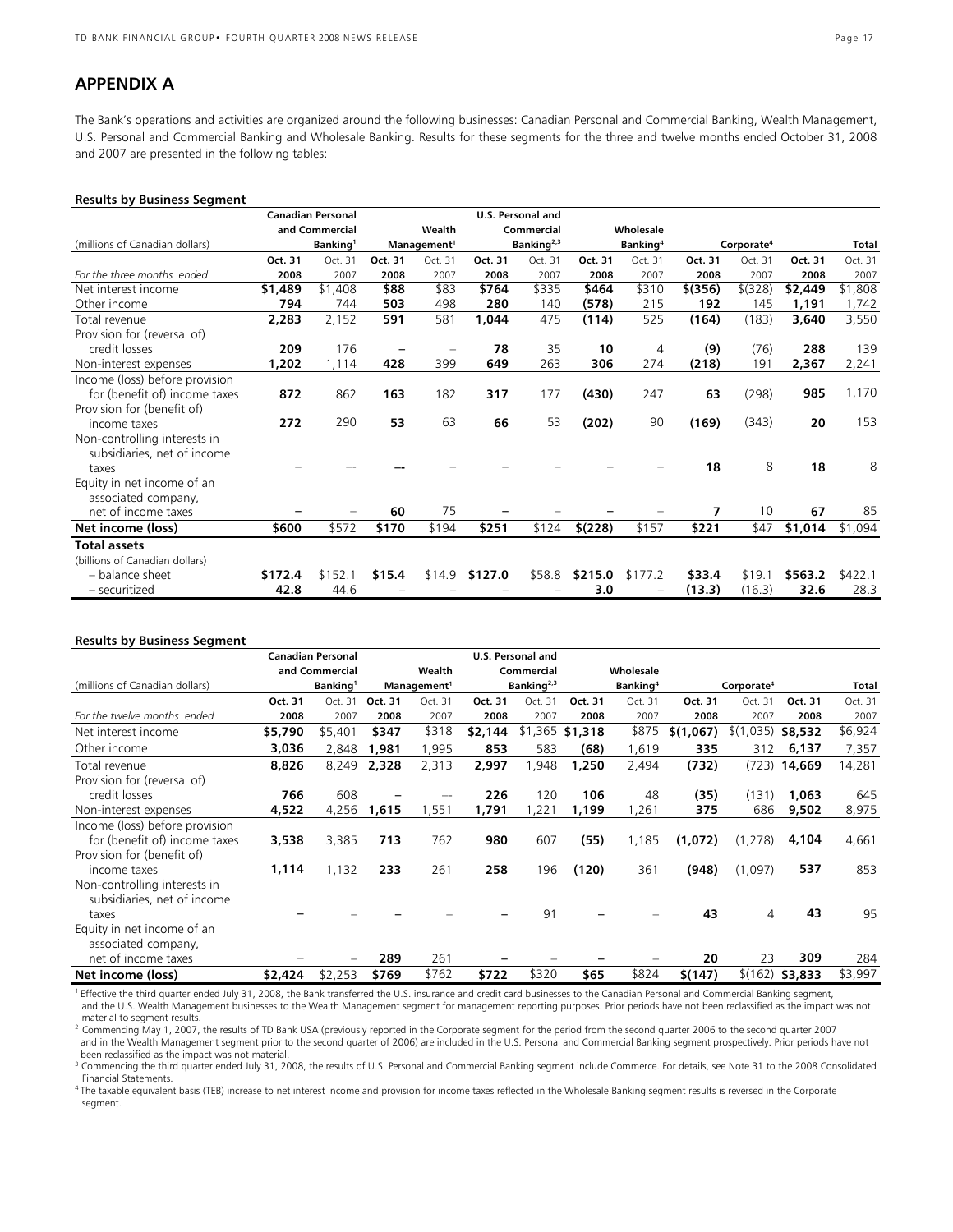# **SHAREHOLDER AND INVESTOR INFORMATION**

### **Shareholder Services**

| If you:                                                                                                                                                 | And your inquiry relates to:                                                                                                                                                                                                                    | <b>Please contact:</b>                                                                                                                                                                                                                                                                                                                                                                             |  |  |  |  |
|---------------------------------------------------------------------------------------------------------------------------------------------------------|-------------------------------------------------------------------------------------------------------------------------------------------------------------------------------------------------------------------------------------------------|----------------------------------------------------------------------------------------------------------------------------------------------------------------------------------------------------------------------------------------------------------------------------------------------------------------------------------------------------------------------------------------------------|--|--|--|--|
| Are a registered shareholder (your<br>name appears on your share certificate)                                                                           | Missing dividends, lost share certificates,<br>estate questions, address changes to the<br>share register, dividend bank account<br>changes, the dividend re-investment plan, or<br>to eliminate duplicate mailings of shareholder<br>materials | <b>Transfer Agent:</b><br>CIBC Mellon Trust Company<br>P.O. Box 7010<br>Adelaide Street Postal Station<br>Toronto, Ontario M5C 2W9<br>416-643-5500<br>or toll-free at 1-800-387-0825<br>inquiries@cibcmellon.com or<br>http://www.cibcmellon.com                                                                                                                                                   |  |  |  |  |
|                                                                                                                                                         |                                                                                                                                                                                                                                                 |                                                                                                                                                                                                                                                                                                                                                                                                    |  |  |  |  |
| Hold your TD shares through the Direct<br><b>Registration System in the United</b><br><b>States</b>                                                     | Missing dividends, lost share certificates,<br>estate questions, address changes to the<br>share register, or to eliminate duplicate<br>mailings of shareholder materials                                                                       | <b>Co-Transfer Agent and Registrar:</b><br><b>BNY Mellon Shareowner Services</b><br>P.O. Box 358015<br>Pittsburgh, Pennsylvania 15252-8015<br>or<br>480 Washington Boulevard<br>Jersey City, New Jersey 07310<br>1-866-233-4836<br>TDD for hearing impaired: 1-800-231-5469<br>Foreign shareholders: 201-680-6578<br>TDD foreign shareholders: 201-680-6610<br>http://www.bnymellon.com/shareowner |  |  |  |  |
|                                                                                                                                                         |                                                                                                                                                                                                                                                 |                                                                                                                                                                                                                                                                                                                                                                                                    |  |  |  |  |
| Beneficially own TD shares that are<br>held in the name of an intermediary,<br>such as a bank, a trust company, a<br>securities broker or other nominee | Your TD shares, including questions regarding<br>the dividend re-investment plan and mailings<br>of shareholder materials                                                                                                                       | Your intermediary                                                                                                                                                                                                                                                                                                                                                                                  |  |  |  |  |

For all other shareholder inquiries, please contact TD Shareholder Relations at 416-944-6367 or 1-866-756-8936 or email tdshinfo@td.com. Please note that by leaving us an e-mail or voicemail message you are providing your consent for us to forward your inquiry to the appropriate party for response.

#### **Annual Report on Form 40-F (U.S.)**

A copy of the Bank's Annual Report on Form 40-F for fiscal 2008 will be filed with the Securities and Exchange Commission later today and will be available at http://www.td.com. You may obtain a printed copy of the Bank's Annual Report on Form 40-F free of charge upon request to TD Shareholder Relations at 416-944-6367 or 1-866-756-8936 or e-mail: tdshinfo@td.com.